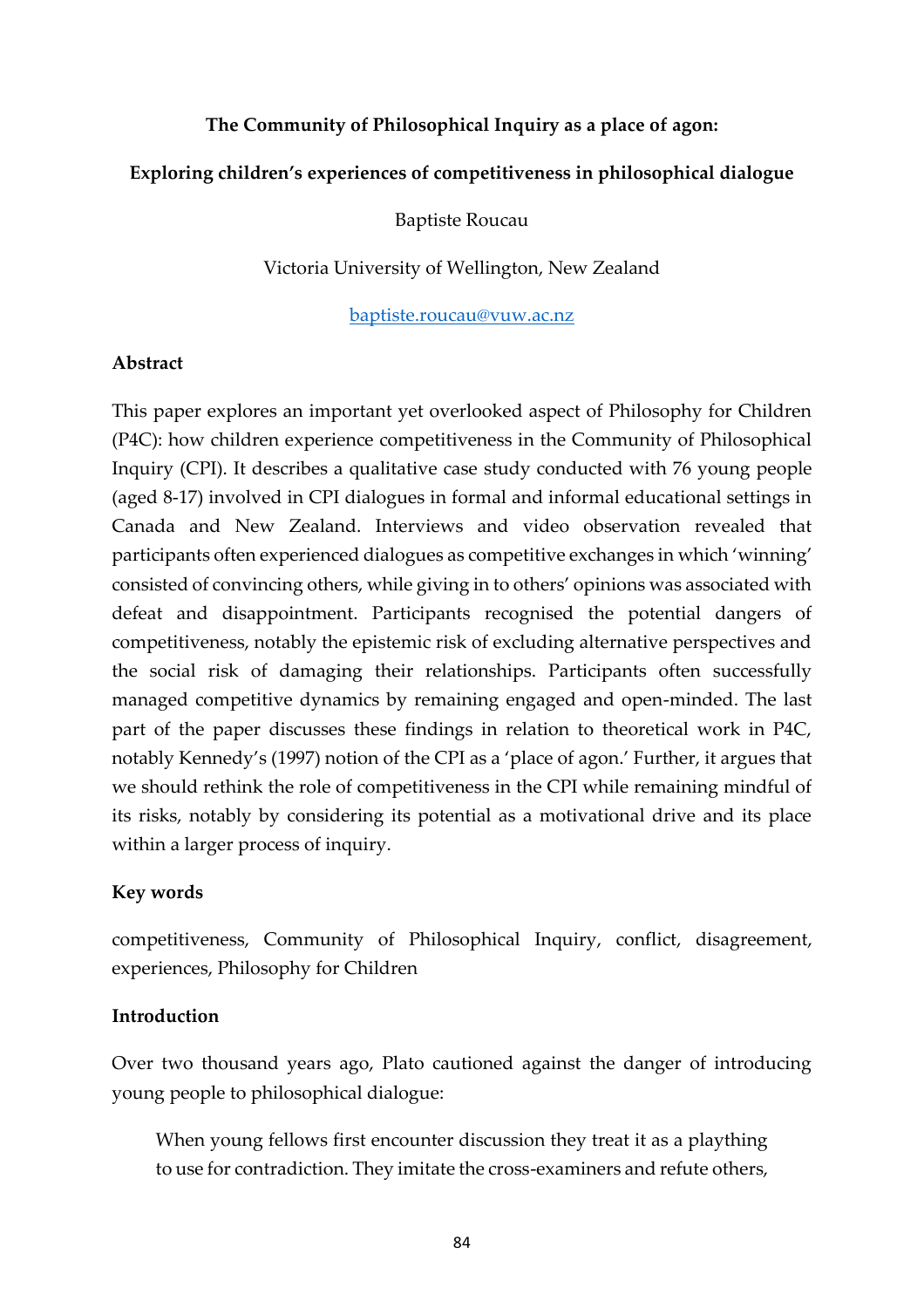delighting like puppies in tearing and dragging anyone around in an argument … And when they've refuted and been refuted many times, they quickly and vehemently fall to doubting all their former beliefs. From this they and philosophy both fall into disrepute among others. (Plato 1979, p. 249)

In this passage, Plato seems especially concerned about the combative way in which young people approach philosophy. Instead of seeking virtue and wisdom, they reduce philosophical inquiry to a mere game of contradiction and refutation, where the goal is primarily to defeat others. This adversarial attitude may be called *competitiveness*, and it is this aspect of philosophical competition that I will explore in relation to Philosophy for Children (P4C). Specifically, I define competitiveness as the desire to contend with others and to prevail over them, though I do not assume an aggressive connotation. In this paper, I investigate children's experiences of competitiveness in the Community of Philosophical Inquiry (CPI) by sharing the findings of an empirical study which combined interviews and video observation. Hence, I focus on P4C carried out in 'regular' contexts, rather than in competitive events such as Ethics Bowls. Yet, as I show below, the participants in my study were not entirely unlike the young people described by Plato in that they also understood philosophy partly as a competitive venture.

# *Competitiveness in the theoretical P4C literature*

P4C theorists emphatically reject competition and competitiveness. Helkala, Järvinen and Tomperi (in press) write that 'shared philosophical reflection … seeks to break away from competition and friend-or-enemy divisions in order to respect the opponents' points of view' (p. 14). To underscore this point, P4C scholars frequently distinguish the dialogical nature of the CPI from the adversarial structure of debating (e.g. Butnor 2012; Davey 2004; Lipman 2003). For example, Gregory (2004) notes that P4C 'cautions the participants against trying to 'win' arguments and emphasizes the importance of recognizing the strength of another's ideas and the weakness of one's own' (p. 171). This aversion to adversarial dynamics derives from the foundational principles of P4C: the very idea of a community of inquirers seems to presuppose collaboration and to preclude competition.

However, P4C theorists recognise the central importance of *disagreement* in the CPI, which they view as a powerful driver of inquiry (Butnor 2012; Kennedy 1997). Of course, not all disagreements in the CPI are competitive, and not all instances of competitiveness involve disagreement (e.g. two children competing to be the first to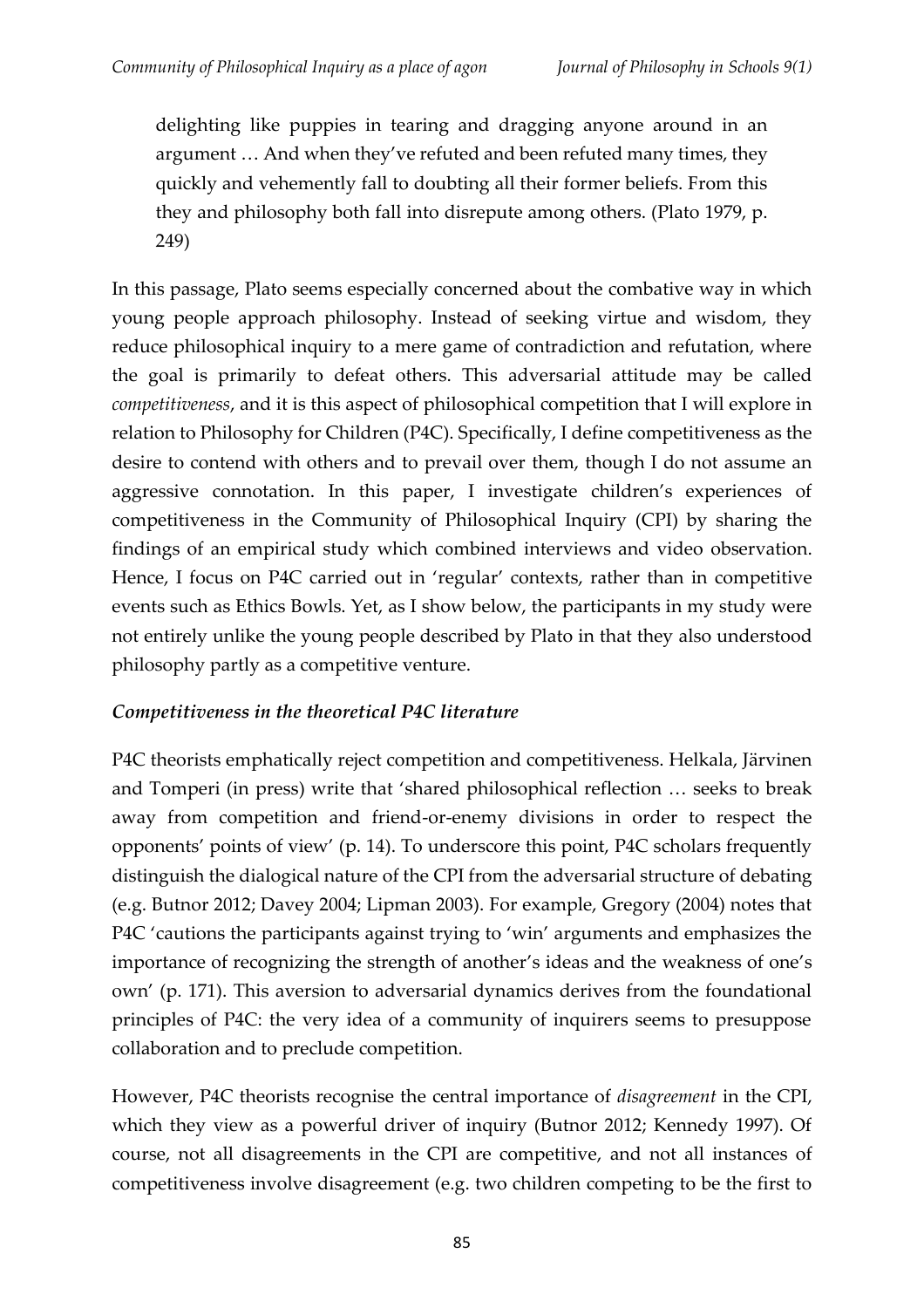share the same idea). Yet the two often seem to go together, especially when disagreements over incompatible positions become heated conflicts. While few P4C scholars discuss competitiveness, some have explored how conflicts arise in the CPI (e.g. Burgh & Yorshansky 2011; Fletcher 2014; Kennedy 1997). For instance, Fletcher (2014) notes that 'while powerful … the experience of dialoguing bodies in a CPI is not always a harmonious one, and can include hostility expressed not only verbally but also corporeally' (p. 14). More closely connected to competitiveness, she claims that a child's aggressive behaviour may be rooted in a desire to 'assert themselves … as the leader, the elite' of the community (p. 17). More generally, Kennedy (1997) posits that there is in everyone a 'will to power,' or the drive to 'struggle against each other for domination' (pp. 74, 77). Accordingly, a fundamental dimension of the CPI is what he calls 'the community of interest,' which encompasses the various efforts made by children, 'mostly unconsciously,' to 'seek power and invulnerability through friendship, alliance, performance, influence, domination, hierarchy, special favor, etc.' (pp. 74-75). While Kennedy argues that this struggle for power can be productively channeled, he also warns that 'the fact that conflict is a necessary, central aspect of any dialectical process does not reduce the great risk it represents for the CPI' (p. 81). Overall, P4C theorists have thus cast competitiveness in a mostly negative light.

## *Competitiveness in the empirical P4C literature*

Most empirical research in P4C consists of quantitative studies measuring the benefits associated with CPI dialogues (Bowyer, Amos & Stevens 2021), whether cognitive (e.g. Millet & Tapper 2012) or socio-emotional (e.g. Siddiqui, Gorard & See 2019). In contrast, there is little research exploring how young people engage with, and experience, CPI dialogues. Yet, given my interest in competitiveness, it is this kind of research that I review here, starting with studies of children's interactions during CPI dialogues, followed by studies of their experiences. To the best of my knowledge, no study of either kind has directly investigated competitiveness in the CPI. Accordingly, I have needed to canvass studies exploring how children approach disagreement more generally. While these studies are grounded in different contexts and investigate different approaches to P4C, they provide valuable insights into children's interactions and experiences of CPI dialogues.

Only a handful of studies have investigated children's interactions in the CPI as they relate to conflict and competition. An in-depth analysis of a single dialogue among French children (Polo 2017) provides indirect evidence that the CPI is atypical in its *lack* of competitive dynamic. Polo notes that, unlike other kinds of argumentative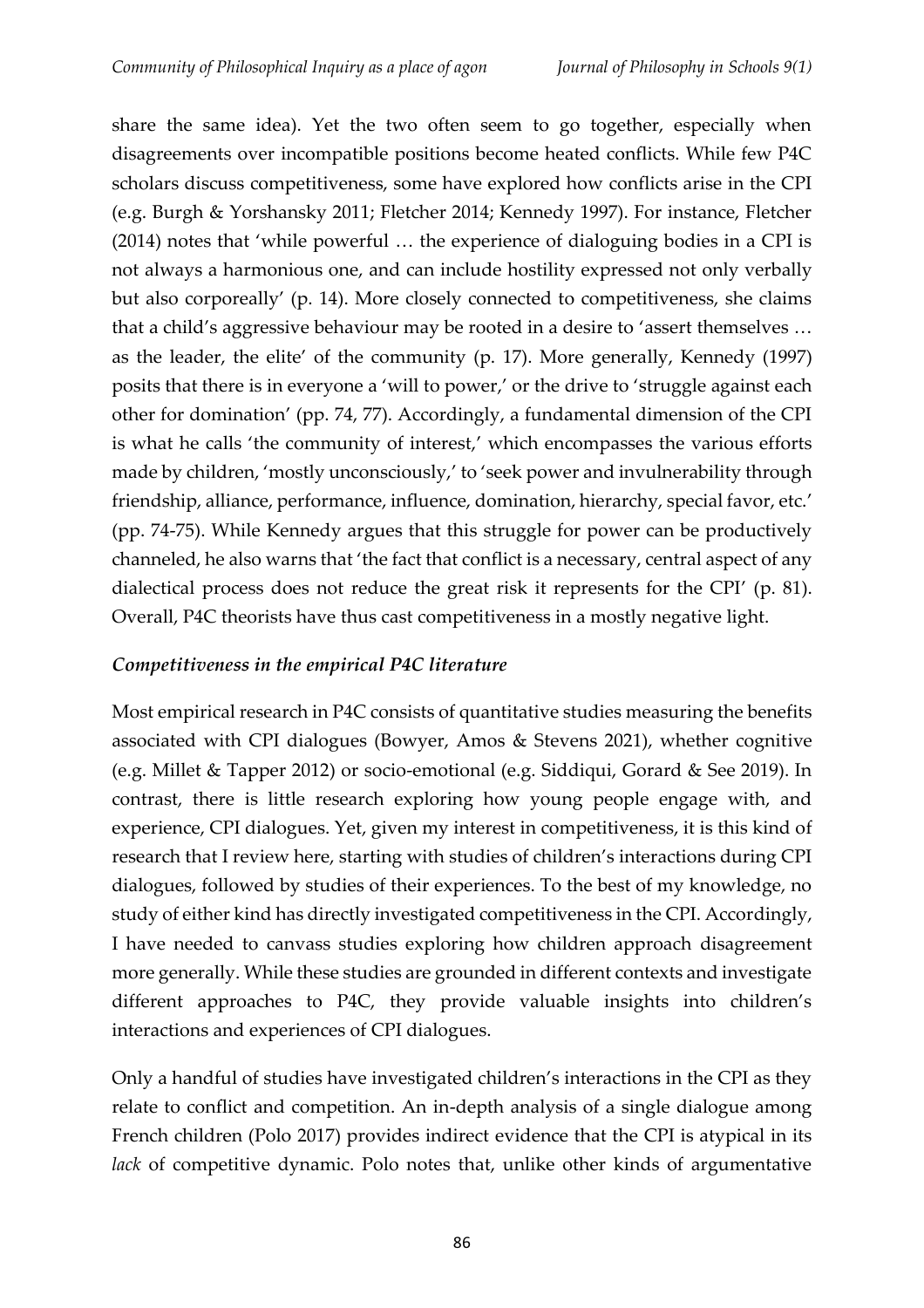discussions, the dialogue she observed rarely saw children contend over incompatible positions and did not feature any alliance among them. She suggests that this may be due to the frequent shifts in children's focus and to the systematic interventions of the facilitator, which both precluded sustained controversy. Despite this lack of competitiveness, children still engaged in disagreements: they often explicitly labeled their dissenting utterances (e.g. 'I disagree with this because …') and seemed unperturbed when others disagreed with them. Polo attributes this comfort with disagreement to children's creation over time of a 'discussion culture in which philosophical objects matter more than sparing sensitivities' (p. 12). Such a culture is what the incarcerated Scottish adolescents in Heron and Cassidy's (2018) study progressed toward over a series of 10 dialogues. While conflicts were more frequent at the beginning of the programme, participants were better able to manage disagreement without giving or taking offense in the later dialogues, for instance by justifying their opinions or by mitigating their dissenting statements (e.g. 'I agree with you to a certain extent').

Turning to children's experiences in the CPI, previous studies suggest that, by and large, children enjoy philosophical dialogues (Gasparatou & Ergazaki 2015; Michalik 2019; Reznitskaya & Glina 2013). Typically, children report that they like exploring interesting topics and appreciate having the freedom to express their opinions, especially when they trust that others will respect their views (Barrow 2015; Cassidy & Heron 2020; Gasparatou & Ergazaki 2015; Michalik 2019). More closely related to competitiveness is the finding that children enjoy disagreeing with one another during dialogues (Cassidy & Heron 2020; Hess 2015; Polo 2017; Reznitskaya & Glina 2013). Comparing the experiences of 60 primary students who took part in 12 CPI dialogues to those of 60 students who participated in regular classroom discussions, Reznitskaya and Glina (2013) report that significantly more students in the former group identify disagreement as one of their favourite aspects of discussion. Children tend to find disagreement fun ('when some people disagreed … that was the most exciting part', p. 54) and useful ('if we disagreed, we would help the question come out more', p. 54), a pattern also present in Hess's (2015) study.

However, children's experiences of CPI dialogues also involve challenges. For example, children sometimes feel bored, confused or impatient during dialogues (Cassidy & Heron 2020; Gasparatou & Ergazaki 2015; Michalik 2019; Reznitskaya & Glina 2013). Navigating disagreement seems especially difficult, as many children find it anxiety-provoking, demoralising or divisive (Gasparatou & Ergazaki 2015; Helkala et al. in press; Reznitskaya & Glina 2013). Notwithstanding the finding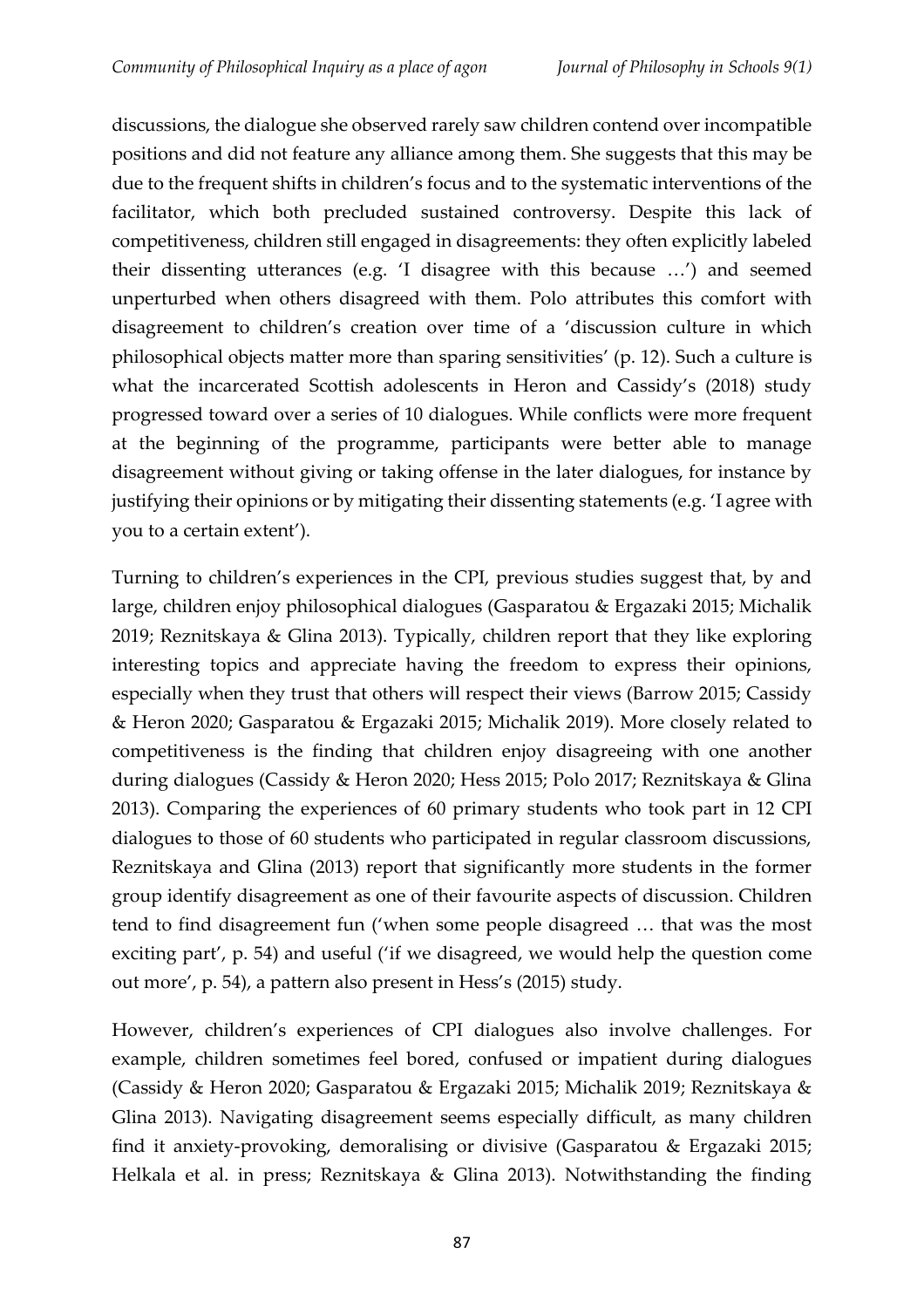mentioned above, in Reznitskaya and Glina's (2013) study, four times as many students disliked the centrality of disagreement in CPI dialogues compared to students involved in regular discussions. Helkala and colleagues (in press) suggest that children may resent disagreement in part because it undermines their sense of safety in the CPI. They attribute their participants' reluctance to share their opinions during dialogues in part to a fear of disagreement and lament that 'dissenting opinions were often perceived as a threat of conflict and not a chance for dialogue' (p. 18).

While this research provides important insights into how children approach disagreement in the CPI, it remains scant with regards to children's experiences of competitiveness. There is thus a clear empirical gap, which the study presented in the next section aims to address.

# **The study**

As part of my doctoral work (Roucau 2022), I conducted a qualitative case-study with 76 participants involved in CPI dialogues in formal and informal educational settings in Canada and New Zealand. This broader study combined interviews, video observation and body mapping to explore how participants navigated disagreements and addressed political issues in CPI dialogues, and how they emotionally experienced these exchanges. In this paper, I draw on the interview and video data I collected to focus on participants' experiences of competitiveness in the CPI.

# *Research context*

To understand how children experience CPI dialogues, I adopted a case study methodology (Merriam 1998), selecting as my case the philocreative CPI, which is the dialogical component of the broader approach of philocreation. Developed by Natalie Fletcher, philocreation 'is a trademarked term that denotes the approach to the P4C model that Brila [a Canadian educational charity] has designed to integrate creativity into every phase of philosophical inquiry with youth' (Fletcher 2020, p. 85). Its key principles include: a commitment to empowering youth; the importance of curating the affective, embodied and tacit aspects of philosophical inquiry; and a responsibility to nurture thoughtfulness, understood not just as careful reasoning but also as 'genuine consideration for the world through responsible thought and action' (p. 67).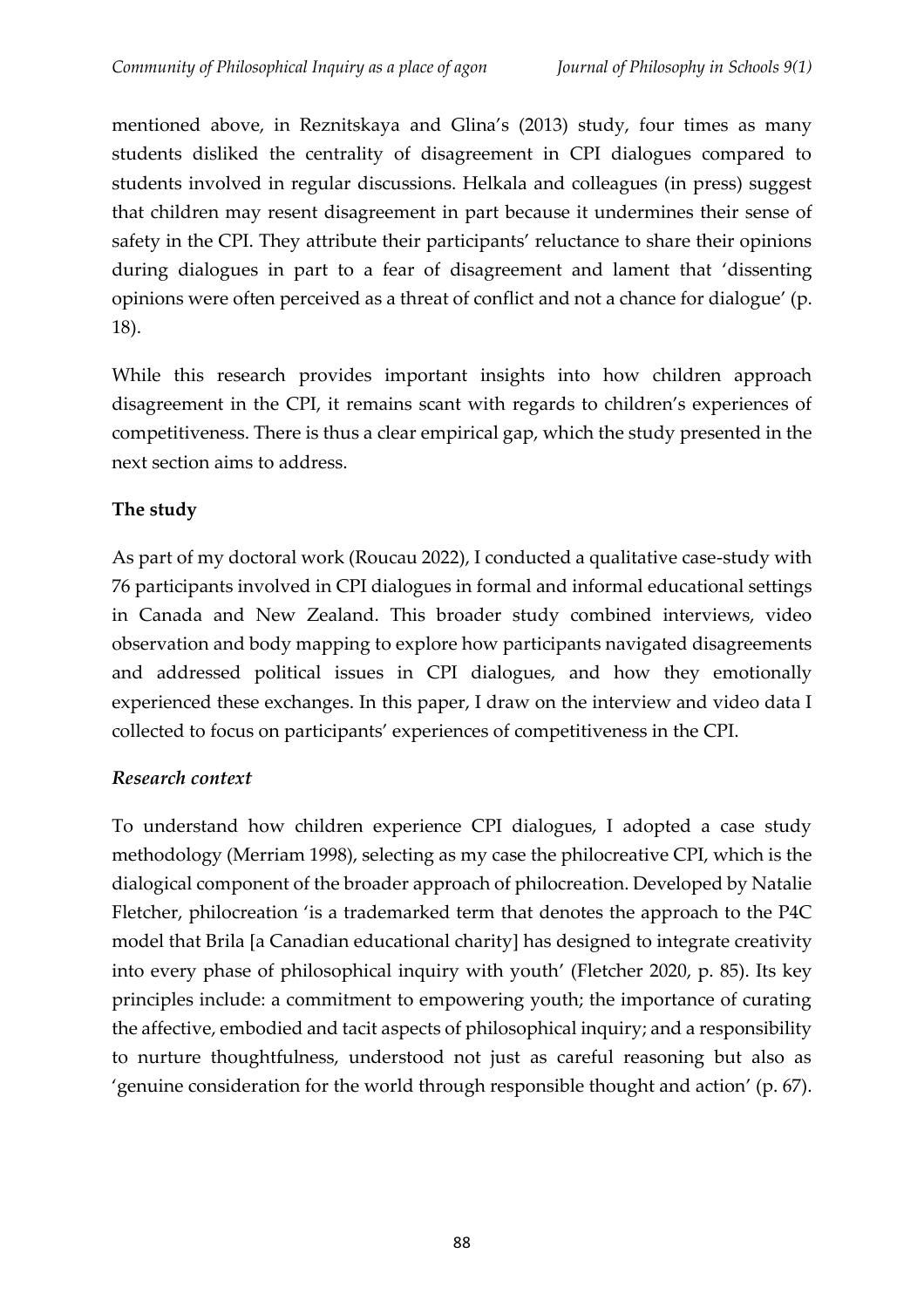While philocreation combines 'dialogical forms' and 'cooperative projects' (Fletcher 2018, p. 351), I focus on the former in this study.

Philocreative dialogues enlist creative elements to deepen children's engagement in philosophical inquiry. Three philocreative dialogue types are particularly relevant to my focus on competitiveness: Multiversation, Perspectrum and Taktikou. Multiversations are thought experiments that invite children to imagine an alternative world (e.g. a world without love) and to consider the effects of the change in various contexts, before reflecting on real-world implications. In Perspectrum dialogues, children are asked to 'literally position their bodies or name tags on a yes-to-no line in reaction to a philosophical question. They must then offer good reasons in support of their chosen spot, which can change as the inquiry exposes new shades of grey' (Fletcher 2020, p. 71). Finally, in Taktikou dialogues, children enlist personified concepts (i.e. they imagine concepts as living, breathing creatures) to help them develop practical strategies to address fictional yet pressing ethical problems. While some participants felt especially competitive during these dialogues, it is crucial to note that philocreative dialogues are not designed to foster competitiveness. Further, facilitators in my study never encouraged inquirers to be competitive, instead promoting the collaborative ethos typical of P4C. This makes the findings discussed below that much more striking.

## *Sites and participants*

To maximise variation (Merriam 1998), my study included two sites—Brila's summer camp in Canada and Aotearoa School in New Zealand<sup>1</sup>—and four groups—Session 1 (S1) and Session 2 (S2) at Brila, and Class and Club at Aotearoa School.

## *Brila*

Brila Youth Projects is an educational charity based in Montréal, Canada founded in 2008 by Natalie Fletcher. It aims to 'inspire young people through philosophical dialogue and creative projects' (Brila 2021). Brila offers bilingual workshops, clubs and summer camps to young people in schools (from preschools to universities) and community organisations (from art galleries to Indigenous friendship centres), while training educators in its philocreation approach. Brila is also a research laboratory, whose findings are published in academic outlets and used to enhance programmes.

The school's name and all participants' names are pseudonyms.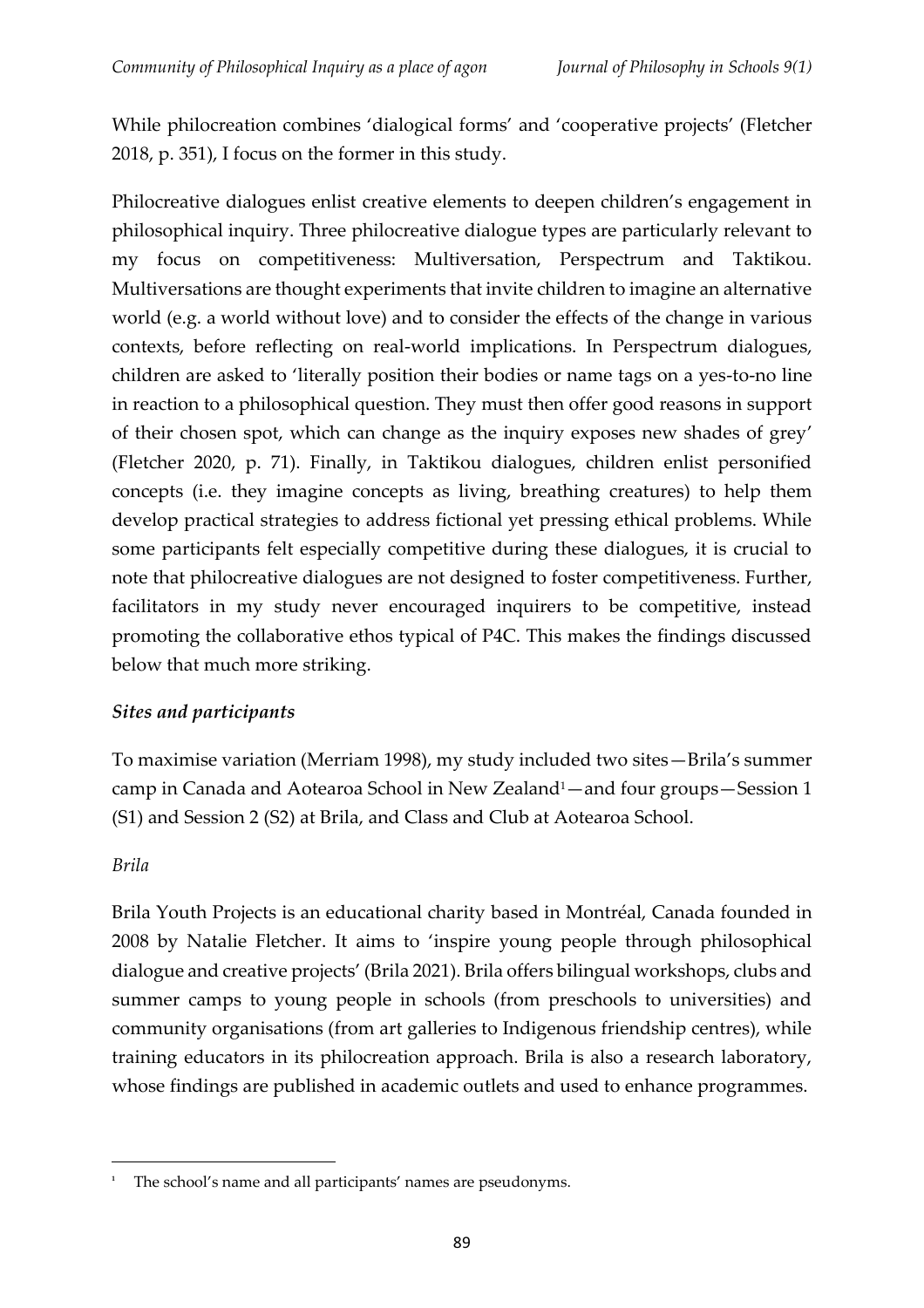I selected Brila's summer camp because I worked there as a facilitator for three years, and because it provided an opportunity to study the philocreative CPI in a concentrated form. Two 10-day sessions usually take place each summer, Session 1 (S1) and Session 2 (S2), both of which I studied.<sup>2</sup>

After obtaining ethical approval from Victoria University's Human Ethics Committee (#0000027533), I recruited participants by circulating information sheets, consent forms and children assent forms via email, several weeks prior to the beginning of the camp.<sup>3</sup>

In both sessions, CPI dialogues took place every day and all campers participated in them. Participants were assigned to one of two groups, one facilitated by Brila's director, the other by me, and the composition of groups changed every day to give participants the chance to dialogue with everyone. In terms of content, the programme featured seven philocreative dialogue types (e.g. Multiversation, Taktikou, etc.) and various themes. Table 1 outlines the different dialogues that took place across groups.

### *Table 1: Philocreative dialogues across groups*

| Group     | <b>Dialogues</b>                                                                                                                                                                |
|-----------|---------------------------------------------------------------------------------------------------------------------------------------------------------------------------------|
| Session 1 | 10 dialogues of various types over 10 days, each lasting 90-120 minutes<br>Themes included femininity, origins, fulfilment, etc.                                                |
| Session 2 | 10 dialogues of various types over 10 days, each lasting 75-90 minutes<br>Themes focused on playing with concepts (reflecting on their importance,<br>phenomenology, etc.)      |
| Class     | Five dialogues of various types over five weeks, each lasting 45-50 minutes<br>All facilitated by me<br>Themes included personality, knowledge, authority, culture and humility |
| Club      | Five dialogues over five weeks, each lasting 50-60 minutes<br>All facilitated by me<br>Same dialogue types and themes as Class                                                  |

<sup>&</sup>lt;sup>2</sup> See Fletcher (2020) for more details about the content of Brila's summer camps and philocreative dialogue types.

<sup>&</sup>lt;sup>3</sup> This approval included the authorisation to share de-identified data obtained from video observation—in the case of Figure 1, artist renditions of video frames—in research venues.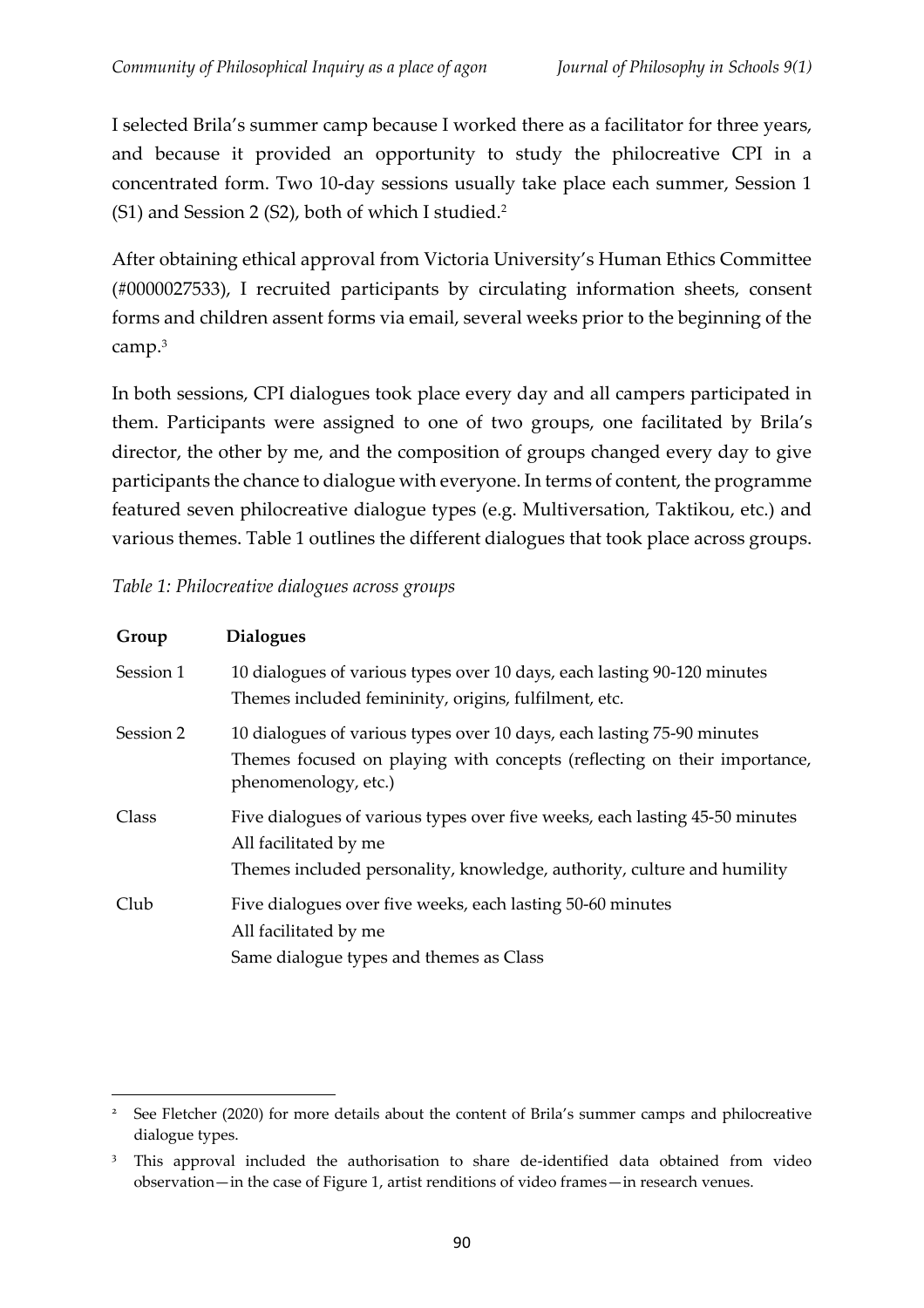### *Aotearoa School*

Aotearoa School is a Year 1-8 primary school located in Wellington, New Zealand. It is a decile 9 school, $4$  with a relatively small enrolment. Approximately  $63\%$  of its students are Pākehā/European, 11% are Māori, 11% are Asian and 15% are from other ethnic groups (Education Review Office 2021). I studied two groups in the school: a year 7-8 Class and a philosophy Club that was put together specifically for the study. In both groups, I designed and facilitated all CPI dialogues (see Table 1). I recruited Aotearoa participants in the same way as Brila participants. Table 2 summarises the demographic information of participants.

|                               | $\boldsymbol{N}$ | Female | Male           | Mean age<br>(age range) | exp with<br><b>CPI</b> | Mean years Language of % second-<br>dialogues | language<br>speakers |
|-------------------------------|------------------|--------|----------------|-------------------------|------------------------|-----------------------------------------------|----------------------|
| Session 1 18 18               |                  |        | 0 <sup>5</sup> | 13.94<br>$(12-17)$      | 3.67                   | English                                       | 22.2                 |
| Session $2 \quad 24 \quad 14$ |                  |        | 10             | 9.54<br>$(8-12)$        | 1.75                   | English or<br>French                          | 37.5                 |
| Class                         | 22 12            |        | 10             | 11.74<br>$(11-13)$      | 0.52                   | English                                       | 18.2                 |
| Club                          | 12 7             |        | 5              | 9.5<br>$(8-12)$         | $\boldsymbol{0}$       | English                                       | $\boldsymbol{0}$     |
| Total /<br>Average            | 76               | 51     | 25             | 11.22<br>$(8-17)$       | 1.56                   |                                               | 22.4                 |

### *Table 2: Demographic information of participants*

### *Methods*

Multi-method approaches enable triangulation (Denzin 2015) and give children more freedom and flexibility to share their experiences (Crivello, Camfield & Woodhead 2009). To identify the best methods to investigate children's experiences in the CPI, I trialled several data collection methods during a pilot study conducted at Brila in July 2018. For my doctoral study, I selected three methods—interviews, video observation

<sup>4</sup> This is a term used in New Zealand to refer to the relative wealth of the area surrounding a school, with decile 10 being the wealthiest.

<sup>5</sup> All S1 participants were female, in part deliberately arranged by Brila's director to provide campers with a space inspired by feminist traditions. The hope was that conversations about themes like body image, gender norms and sexism would flow more freely in such a space.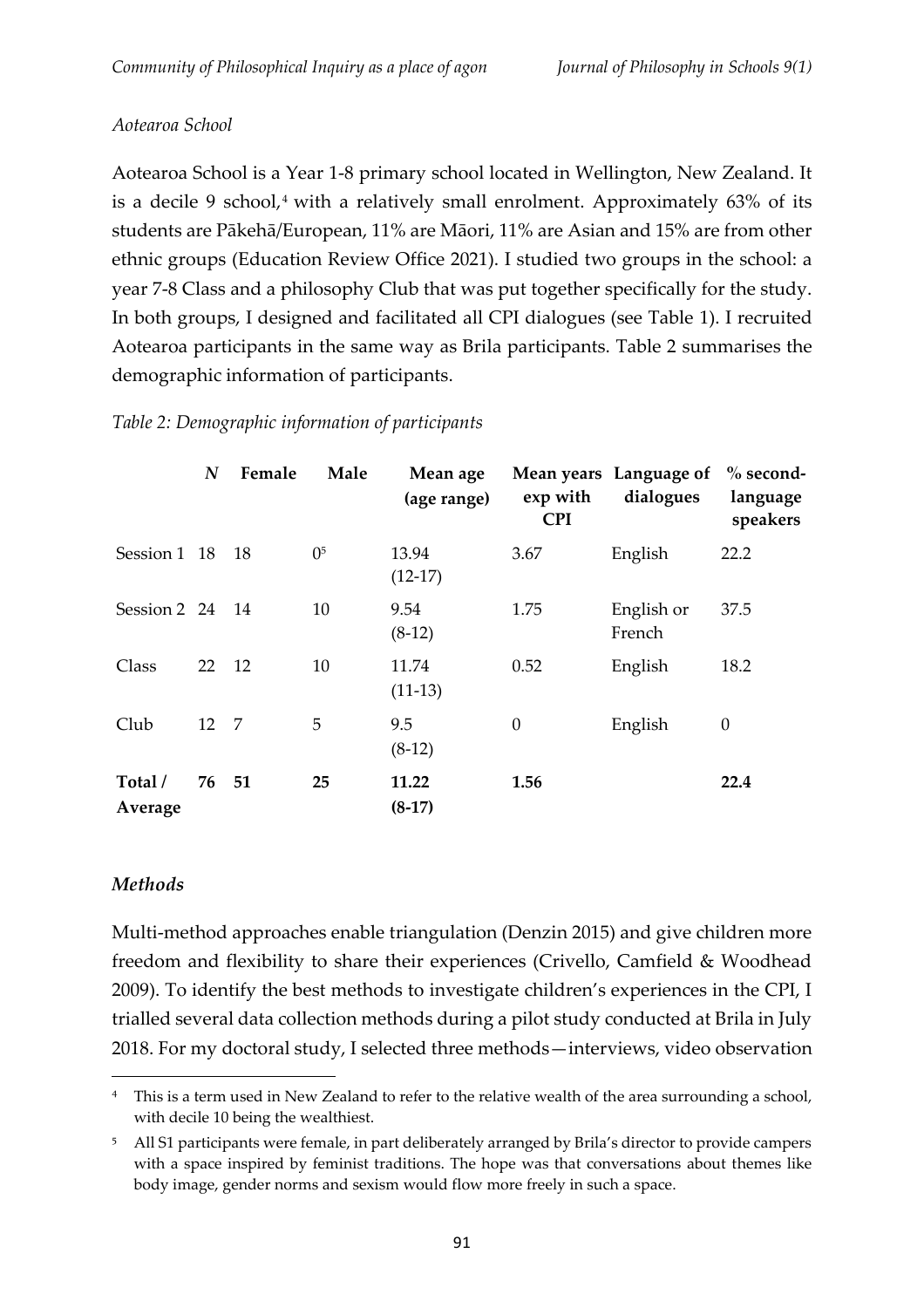and body mapping—but in this paper, I only discuss data collected through the first two methods.

### *Semi-structured interviews*

Interviews allow participants to share their experiences from their own perspectives, an important goal of research conducted *with* children rather than *on* them (Christensen & James 2017). In my study, I interviewed 47 participants in pairs, in English or French, for 15-45 minutes. All interviews were audio-recorded and subsequently transcribed. I adopted the semi-structured format commonly used in qualitative research (Galletta 2013). The interview guide I developed comprised 13 questions, some probing participants' experiences at a general level, while others focused on specific elements of the CPI.<sup>6</sup> Four questions were especially relevant to competitiveness:

- How do you feel when others disagree with you?
- How do you feel when others agree with you?
- Is there sometimes conflict in philosophy?
- Are you ever worried during philosophy dialogues?

I analysed the interview data using Braun and Clarke's (2012) reflexive thematic analysis. I systematically coded units of meaning in the transcripts and aggregated these codes to form themes, which I iteratively refined until they had clear boundaries, were coherent and were sufficiently substantiated by the data.

## *Video observation*

Videos can capture the moment-to-moment unfolding of interaction and provide a fine-grained, multimodal 'record that can be repeatedly viewed and manipulated' (Jewitt 2012, p. 6). In my study, I filmed 30 dialogues using a 360° camera that recorded the entire circle of participants around it. Unlike a traditional camera, a 360° camera has no blind spot, and the images can be viewed at a very wide angle or from close up, thus maximising the richness of video data (Pretlove et al. 2020).

For more information about the interview process, the content of the sessions, and, more generally, the study's methodological framework, see Roucau (2022).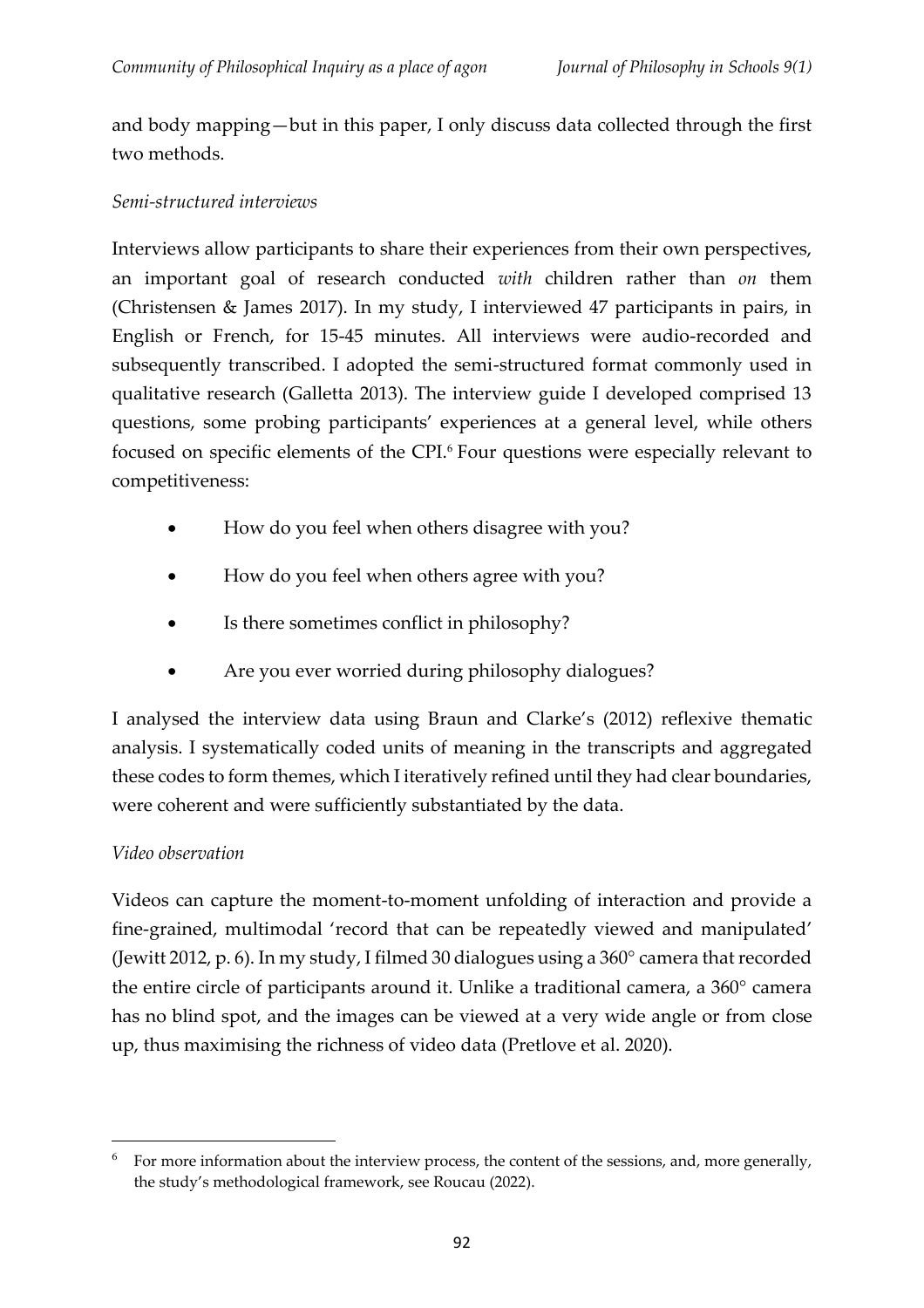To manage the amount of data generated by filming, especially with a 360° camera, I selected short episodes to analyse in depth (Blikstad-Balas 2017). Given my focus on disagreement, I selected episodes that: (i) featured at least two opinions I deemed incompatible; and (ii) unfolded over at least three turns (Netz 2014). Across the corpus, 131 episodes met both criteria. In line with the exploratory nature of my study, I analysed these episodes following the progressive refinement of hypotheses approach (Engle, Conant, & Greeno 2007), beginning with a broad focus on the dynamics of disagreement in the CPI and gradually generating more specific hypotheses by iteratively examining the data.

# **Findings**

Participants often felt like they were vying for dominance during CPI dialogues. Drawing on my analysis of the interview data, I first describe participants' experiences of competitiveness, delving into their sense of being on opposite teams, their passionate engagement and the risks they identified. Then, drawing on the video data, I offer a vignette illustrating a productive competitive dynamic in the CPI.

# *Participants' experiences of competitiveness*

## *Being on opposite teams*

Participants often saw 'two separate sides competing' (Malcolm, S2, 10) in the CPI.<sup>7</sup> The notions of 'friendly competition' (Tawera, Club, 11), 'speaking conflict' (Tessa, Class, 12) or even 'battling' (Him-chan, S2, 9) were surprisingly prevalent across the dataset. As many as 26 participants seemed to understand the CPI partially as a game of influence. In this game, playing consisted in 'getting others to agree with you' by providing arguments to 'push for your side of the opinion' (Tawera, Club). Players were expected to concede to the superior view: 'you're trying to get your point of view to be on top until somebody eventually goes 'OK I'm changing' (Tawera). And if 'people are slowly giving in and going to your side,' then it is a sign that you are 'winning' (Nellie, S2, 11).

This competitive framework pervaded the ways that participants talked about their experiences. For example, Tessa (Class) explicitly described the process of changing her mind in adversarial terms: 'you've found something, not wrong with your idea,

<sup>7</sup> To help the reader contextualise quotes, I indicate their author in either of the following formats: Name (Group, age) or (Name, Group, age). I only report the age of participants the first time that they are mentioned.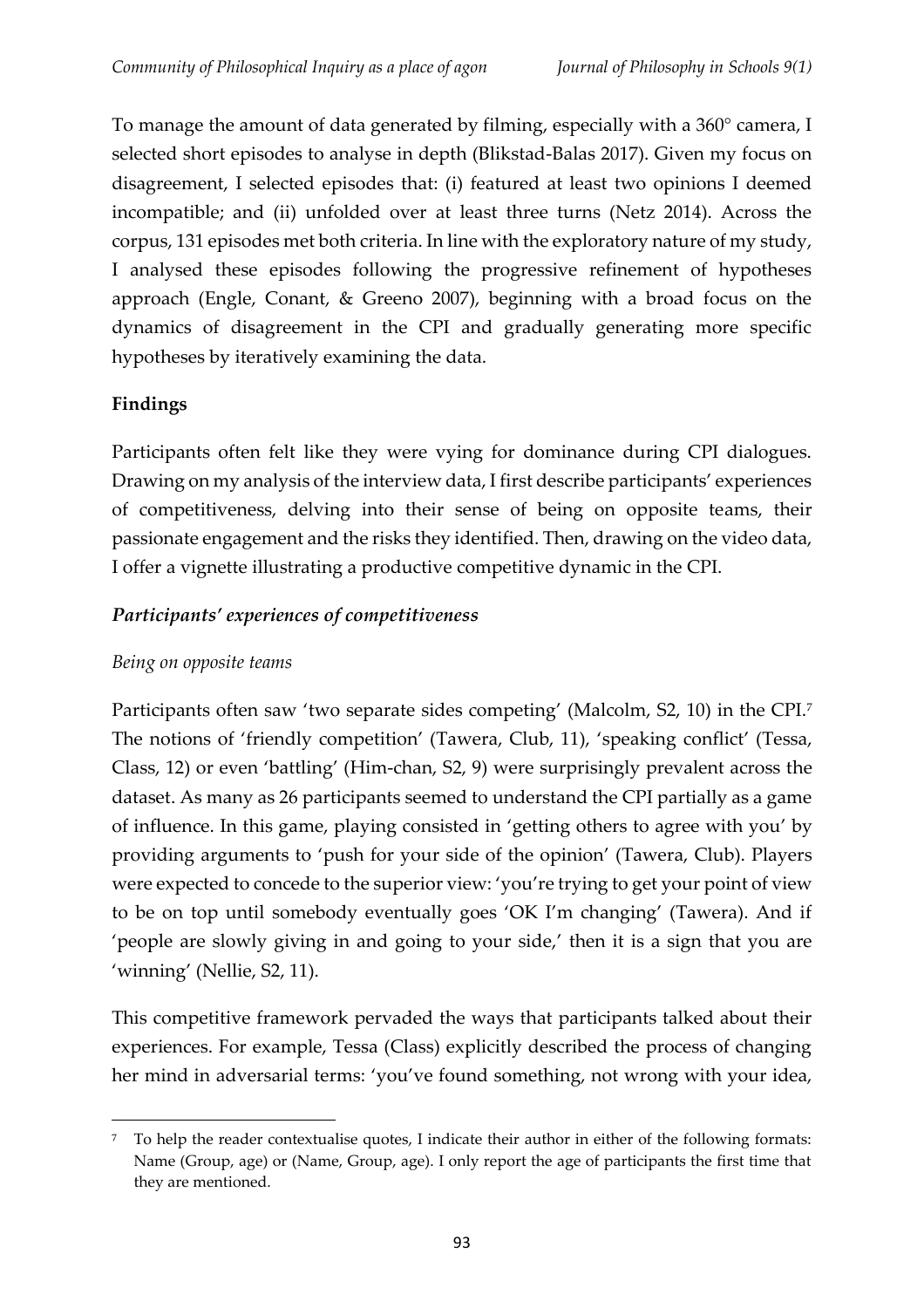just something that isn't quite strong enough to beat the other thing.' The need to revise her opinion did not stem from an epistemic concern about its validity, but rather from its failure to outshine competing accounts. Competitiveness was also manifest in some of the metaphors that participants offered to explain their experiences, which they often borrowed from sports. For example, Sébastien (S2, 11) and Him-chan developed a sophisticated football metaphor to illustrate the competitiveness and oneupmanship that characterised their disagreement: 'every time [one of us spoke], it was like someone scored an amazing goal and then you had to score an even more amazing goal to win.' A combative connotation was even more pronounced in Angelina's (S2, 8) wrestling metaphor: 'I feel like a wrestler. You use words, but, like in wrestling, you fight … for a medal. And those medals are your words being … the big idea that everybody knows.'

Interestingly, the *kind* of CPI dialogue in which participants engaged seemed to influence their experiences. Specifically, several participants found dialogues that assigned them 'missions' more competitive. <sup>8</sup> This was primarily because, 'for a mission, you have to *do* something' (Zhang, S2, 9), which entailed making difficult decisions, such as deciding which personified concepts should rescue endangered trees (Taktikou), or which concepts best suited various roles in society (Multiversation). The necessity of adjudicating between incompatible options created the need to make one's case, often at the expense of alternatives. As Sean (S2, 9) explained: 'the other dialogues, it used to be building on each other's ideas. Here, it's kinda like building on them, but then when we've got an idea, it's also like tearing them down.' Consequently, participants seemed even more eager to convince others: 'the [dialogues] where we're kinda like deciding and debating, it makes me feel a bit more competitive' (Malcolm, S2).

Reinforcing the idea of being on opposite *teams* was the fact that confrontations often involved more than two participants. While some participants held fast to their view even when they were the last person defending it (e.g. 'if you're the only one on one side, and everyone else is against you … you can keep giving your own reasons, if you're really strong about it' Nellie, S2), many participants sought instead to 'make

<sup>8</sup> While this finding was only reported by S2 participants—the only group to have both 'regular' and 'mission-based' dialogues—there are reasons to think it may apply more generally. For example, Tessa (Class) explained that when doing philosophy with another teacher, she had to solve moral dilemmas like the trolley problem. She found these exchanges more competitive ('it was more like a debate') and thus more engaging: 'sometimes, I do just really like the train ones… because each person is different in agreement and that's like the two really strong ideas.'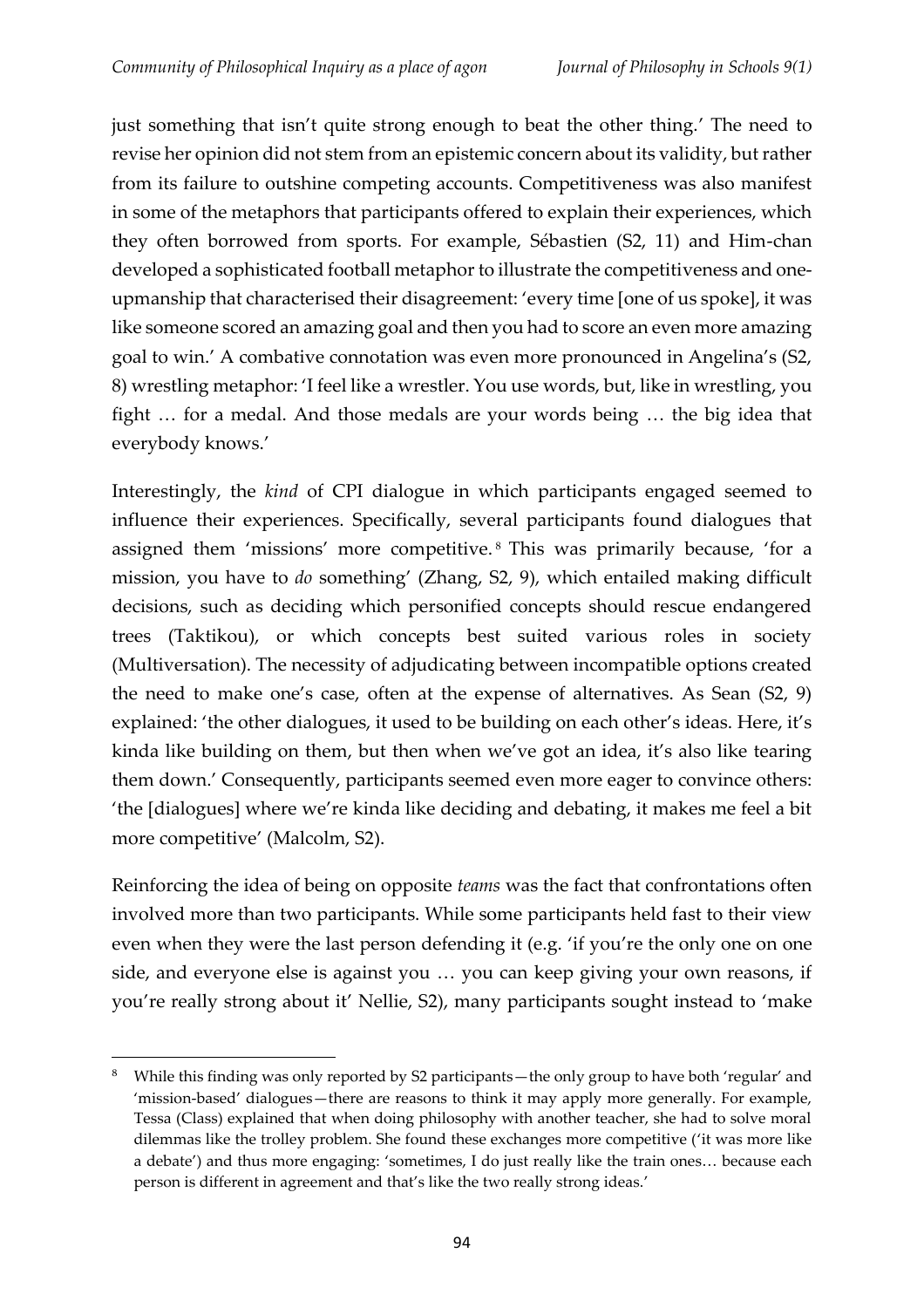allies with someone' (Malcolm, S2). Participants believed that the main benefit of alliances was to guarantee support for their views, 'because then, well, they agree with you' (Malcolm), and to avoid isolation—'so then I'm not all alone' (Eloise, Class, 12). Two participants, interviewed together, explained that their alliance allowed them to turn the tide of a dialogue where 'most of the group disagreed with us' (Alejandra, S1, 15), eventually 'chang[ing] the others' point of view' (Fatima, S1, 12).

### *A passionate engagement*

Participants were passionately engaged in this clash of ideas. Fifteen of them described a powerful urge to talk to express their disagreement. Eloise (Class) exclaimed: 'if someone's arguing with me, I put my hand STRAIGHT back up to be like: 'I'm gonna argue back!'' In some cases (e.g. 'if I feel really, really strongly about what I've said', Athena, Class, 11), this eagerness to speak up could turn into anger: 'I felt very mad because I was really not on the same wavelength as Léna … So I really wanted to contradict what she said' (Fatima, S1). Yet 12 participants greatly enjoyed the back-and-forth volley of ideas associated with competitiveness. Some participants liked these electric exchanges because they spurred them to think harder. For example, Brianna (Class, 11) said: 'it's fun trying to think of ways to back yours up.' Others, like Nellie (S2), revelled in the sheer joy of trading intellectual blows:

When they're disagreeing, it makes you want to talk more, and it makes you want to be more active about the situation. And if you really want to talk, you guys are just going back and forth and back and forth, and then someone else can add on, and more and more and more, and it's this giant disagreement where everyone's in two different teams. And I really like that!

This passionate engagement was also clear in the accounts of the five participants who distinguished 'regular' dialogues from mission-based ones. They not only enjoyed the latter's competitive aspect, but in fact preferred those dialogues. Dean (S2, 11) told me that 'missions I find are a lot more fun for me because they are more engaging,' while Zhang (S2) shared that 'if it's based on questions, it's kinda boring. A lot of people don't want to talk. So I prefer missions.' Malcolm (S2) even recommended that Brila facilitators 'add a few more types of this dialogue into our usual different dialogues.' Participants found mission-based dialogues more engaging because they were more concrete and competitive. Sean (S2) explained that missions required 'more than just saying what you think, it's actually putting what you're saying in [action].' In terms of competitiveness, Malcolm (S2) shared that missions are generally 'funner' because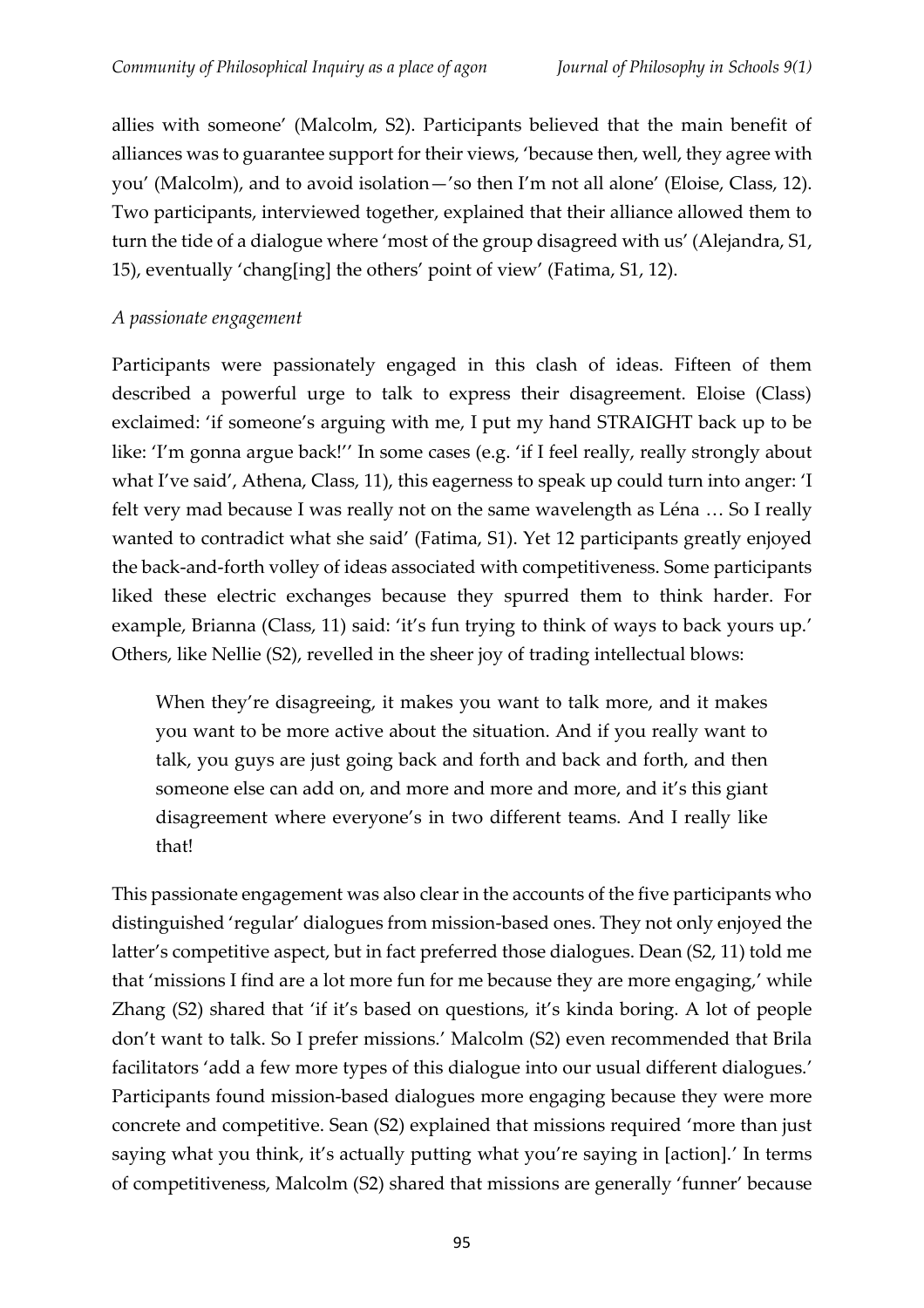'we get to argue,' while Opal (S2, 10) justified her enjoyment of a mission-based dialogue simply by saying: 'I was having fun. Yeah. I like arguing.'

In line with the competitive dynamic of CPI dialogues, participants reported powerful emotions associated with winning and losing. They felt 'accomplished' (Alejandra, S1), 'cool' (Audrey, Class, 11), 'triumphant' (Esthelle, Class, 11) or 'victorious' (Fatima, S1) when they successfully rallied others to their view. For most participants, it was swaying others and making 'a difference' (Esthelle, Class) that was so gratifying. Participants like Fatima (S1) exulted: 'people listened to me, yeah!' Yet for a few participants, winning was primarily about establishing their dominance. This sentiment was bluntly expressed by Tawera (Club), who said: 'it's good to feel that you've beaten someone.'

Conversely, some participants tasted the bitterness of defeat. A few tried to be good sports about it, like Him-chan (S2), who reported thinking at the end of a competitive exchange: 'in my heart, I said: 'Congratulations, you won.'' Yet there was a palpable sense of disappointment in the accounts of participants who did not manage to convince others. For example, Alejandra (S1) felt 'powerless' when she realised that everyone else had adopted the view with which she disagreed. A more disturbing manifestation of this sense of defeat was the anger that some participants reported feeling *at themselves* when giving in and changing their mind. They asked themselves: 'How did I miss that?' (Aaravi, S2, 10), 'Why did I think this in the first place? I should have thought something else!' (Zhang, S2), or even 'WHAT WAS I THINKING?' (Malcolm, S2). Some participants berated themselves harshly, using words like 'stupid' (Richard, Club, 8) or 'idiot' (Sean, S2) to describe themselves. For one participant, having to change his mind even seemed to trigger a powerful sense of inadequacy: 'I would always have this thought, like to me that's saying I have to be BETTER!' (Rongo, Class, 12). As one participant pointed out, the pain of defeat could be exacerbated by the level of commitment one had shown to an idea: 'if you're fully getting into a debate, completely disagreeing with the other, and THEN to have your mind changed, it does feel quite sad' (Orlando, Club, 11).

## *The risks of competitiveness*

Participants recognised the dangers of disagreeing too intensely in the CPI. In a few cases, participants directly connected these risks to competitiveness, as Sean (S2) did when he said: 'it can be positive at the beginning but then, if you get too competitive, it goes downward fast.' Yet because this connection was usually implicit, the interpretations in this section are more tentative. Further, I do not claim that all the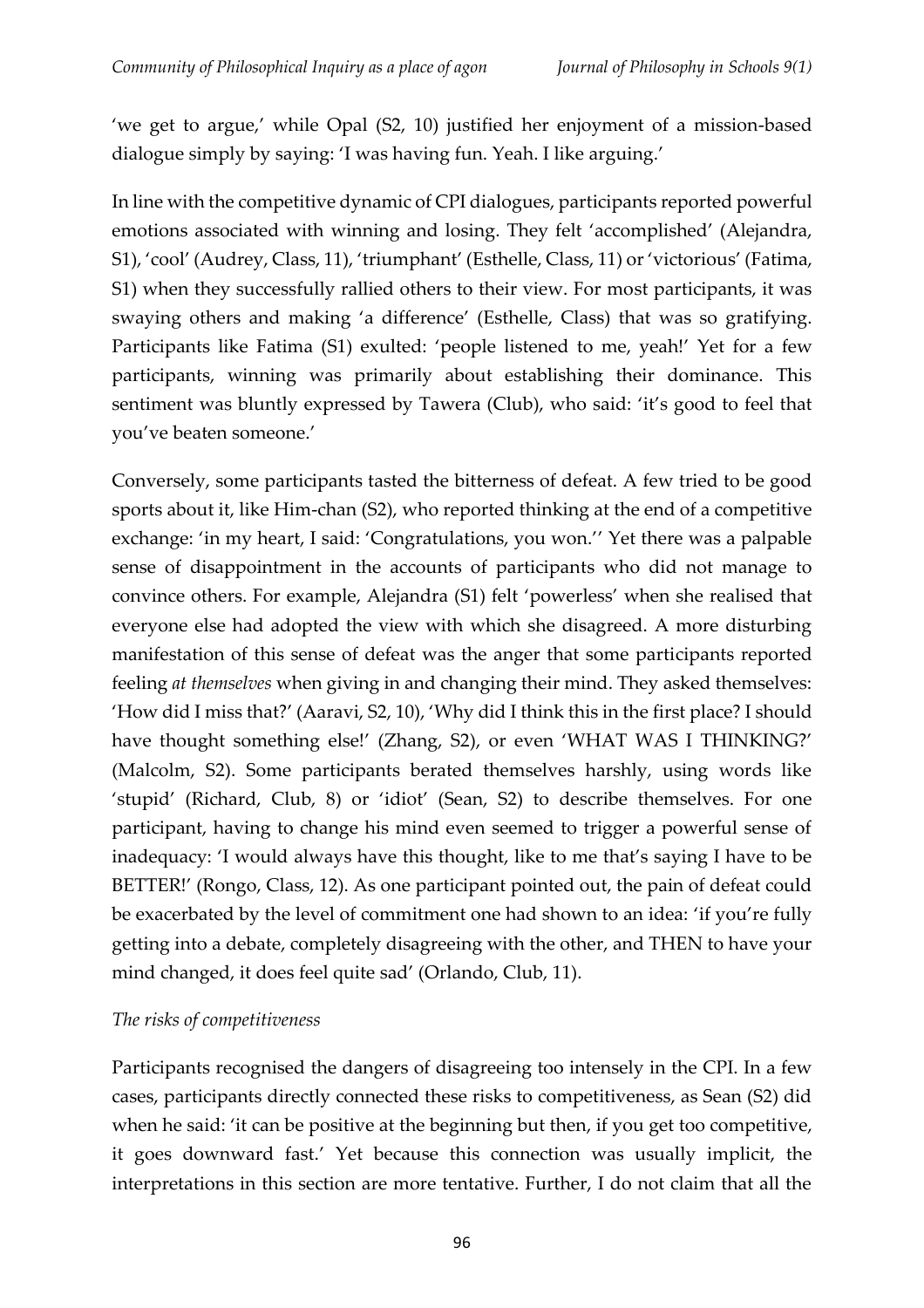instances of aggressiveness or close-mindedness I observed stemmed from the competitive dimension of dialogues—but some likely did.

When caught up in arguments that they wanted to win, participants were sometimes tempted to impose their own views while disparaging other ideas—a tendency which Daiyu (S1, 17) dubbed 'dictatorial thinking.' For instance, a few participants dismissed the ideas with which they disagreed as 'dumb' (Malcolm, S2), 'stupid' (Sean, S2) or even nonsensical. This resistance to alternative perspectives represents the epistemic risk of competitiveness. Several participants explained that they were more likely to reject other viewpoints when caught up in heated disagreements. Sébastien (S2) described his mindset during a particularly competitive exchange with Him-chan: 'you just get it in your head that [what you think] is right and you don't listen.' Consequently, these participants shut out others' opinions 'instead of actually realising if they are actually right. Or if I can actually build off of it' (Dean, S2). As this last participant admitted, it was more difficult for participants to be open-minded while their emotions were running high: 'after I cool down, then I see they actually have quite a number of good points. But that's usually after the dialogue ends.'

Competitiveness also posed a social risk, according to participants. This could happen when some participants were so insistent as to irk others. Describing his argument with Sébastien, Him-chan (S2) shared: 'I was really angry because he was always saying 'no.'' Similarly, the desire to 'win' may have led some participants to express their disagreement harshly, thus hurting others' feelings. Angelina (S2) told me: 'I start crying on the inside, because they're talking to everybody and they're like: 'HOW IS THAT POSSIBLE?'' Worse, participants were sometimes mocked by their peers. Andrew (S2, 10) explained that 'if they make a joke out of it, I feel very embarrassed. And if they judge me by it, I regret that I even said it.' Participants were understandably distressed by such rebukes: 'if you say something that you really believe in and then they're like: 'Actually no I hate that idea, I think it's very dumb,' it can sort of lower your spirits or your self-confidence' (Lana, Class, 12). Even alliances carried the danger of 'betrayal' (Niran, Class, 12), whether committing betrayal, when personal convictions clashed with loyalties, or being the victim of it, as Andrew (S2) learned the hard way: 'if you trust your allies, you might think, 'This is really nice,' but sometimes they're your friends but you don't really trust them.'

Analysis of the video data confirms that, while rare, aggressive manifestations of competitiveness could undermine the relationships between participants. A telling example was a subtle yet significant incident that took place after a dialogue in which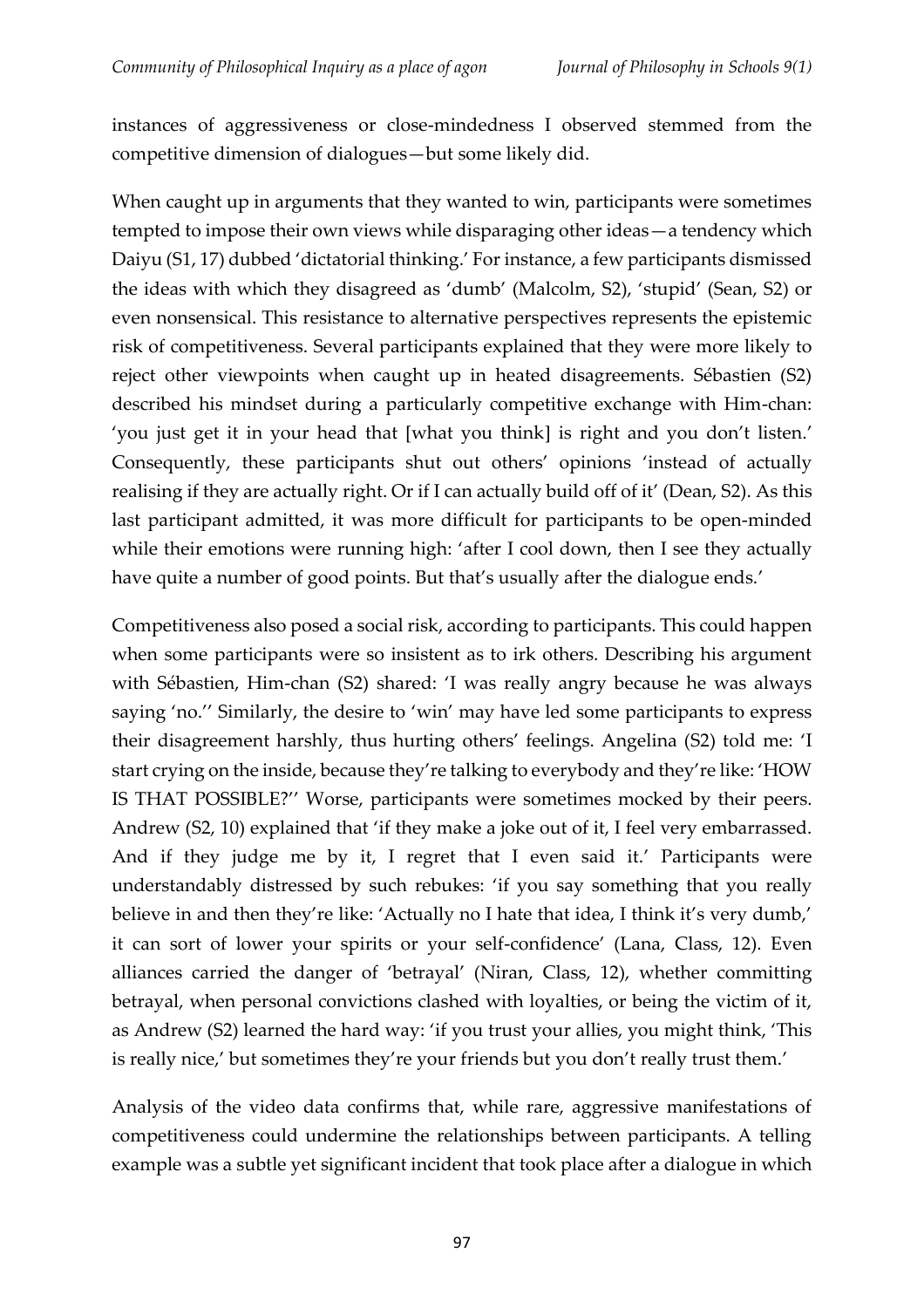Andrew (S2) and Sean (S2) had vehemently disagreed with one another multiple times. When told the afternoon would be dedicated to collaborative storytelling, Sean grabbed Malcolm and Andrew—his friends from school—around the neck to bring them into a celebratory group hug. Yet as Figure 1 shows, while Malcolm (right) leaned in closer, smiling, Andrew (left) kept a straight face and pushed Sean's hand off then leaned as far away from him as possible. In the interview that took place the next day, Andrew's words on distrust spoke volumes: 'I have a friend, I'm not going to say the name. I like him, he's a smart guy, but I don't trust him', adding that this kind of person 'could really screw you up and make you feel really bad about yourself, just based on how you think.' Excessive competitiveness thus posed a danger to the relationships between participants, as Sean himself remarked in the quote cited above.

### *Figure 1: The social risk of competitiveness*



# *Competitive dynamics in the CPI*

While competitiveness sometimes proved dangerous, analysis of the video data reveals that, on many occasions, participants successfully managed competitive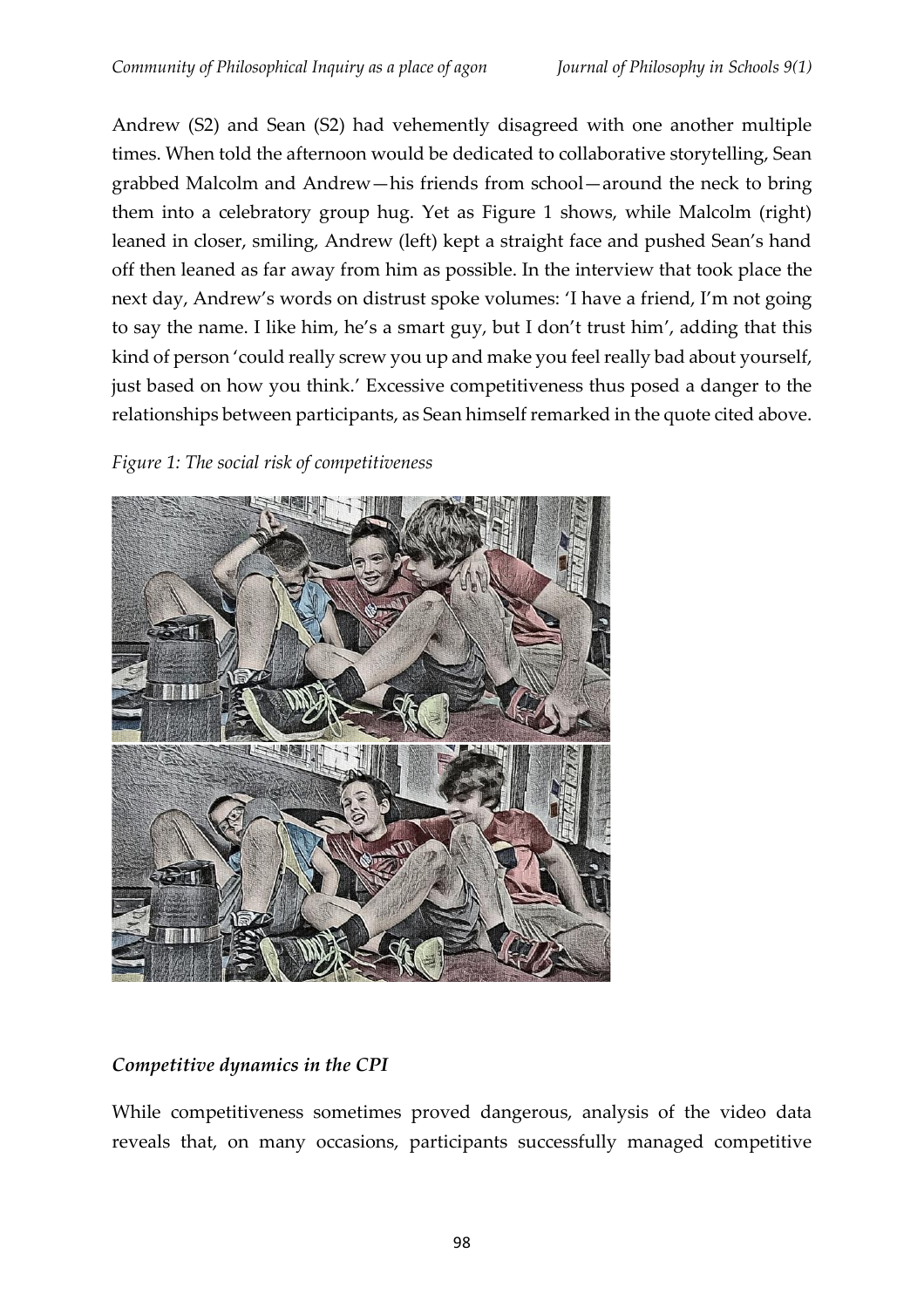dynamics during dialogues. To make this point, I offer a representative vignette illustrating what productive competitive disagreement can look like in the CPI.

Excerpt 1 is drawn from a Multiversation dialogue in which S2 participants were invited to imagine that concepts (e.g. truth, chaos) were living creatures who had to fill the roles of a fictional society (e.g. judge, hairdresser), and then asked to match up the conceptual creatures and the roles as best as possible. The excerpt takes place at the very beginning of the dialogue (for the sake of brevity and clarity, non-essential parts of the excerpt have been removed).

### *Excerpt 1: Who should be the inventor?*

| $\mathbf{1}$ | Amber:    | OK, so I think that Chaos should be like an inventor. Because<br>usually their labs are really, like scientists and inventors, their<br>labs are really chaotic.                                                                                                                                                                                  |
|--------------|-----------|---------------------------------------------------------------------------------------------------------------------------------------------------------------------------------------------------------------------------------------------------------------------------------------------------------------------------------------------------|
| 2            | Baptiste: | OK, what do you guys think? Should Chaos be the inventor?                                                                                                                                                                                                                                                                                         |
| 3            | Andrew:   | Nope.                                                                                                                                                                                                                                                                                                                                             |
| 4            | Sean:     | No.                                                                                                                                                                                                                                                                                                                                               |
| 5            | Andrew:   | I don't really agree, and I think it should be more Perseverance,<br>because Chaos, if the thing goes crazy, Chaos would get really<br>mad if it doesn't work out. So then it all burns and then it turns<br>into chaos. But Perseverance, if the invention doesn't work,<br>then you find another way, you persevere until you figure it<br>out. |
| 6            | Sean:     | Yeah I completely agree with Andrew, because [reiterates<br>Andrew's point].                                                                                                                                                                                                                                                                      |
| 7            | Baptiste: | OK, so the consequence of Chaos being the inventor is that he<br>would act out and it wouldn't work. Whereas Perseverance<br>would eventually get it.                                                                                                                                                                                             |
| 8            | Andrew:   | Yeah.                                                                                                                                                                                                                                                                                                                                             |
| 9            | Sean:     | (triumphant) Yeaaah!                                                                                                                                                                                                                                                                                                                              |
| 10           | Baptiste: | OK, let's hear from the ones who haven't spoken yet.                                                                                                                                                                                                                                                                                              |
| 11           | Opal:     | I think the inventor should be Imagination. Because sometimes,<br>inventors need their imagination to create things.                                                                                                                                                                                                                              |
| 12           | Andrew:   | Maybe, yeah you're right. Yeah, I think I agree with that one.                                                                                                                                                                                                                                                                                    |
| 13           | Malcolm:  | Yeah.                                                                                                                                                                                                                                                                                                                                             |
| 14           | Baptiste: | Yeah? Can we have a show of hands for Imagination being the<br>inventor? Oh, still some disagreement.                                                                                                                                                                                                                                             |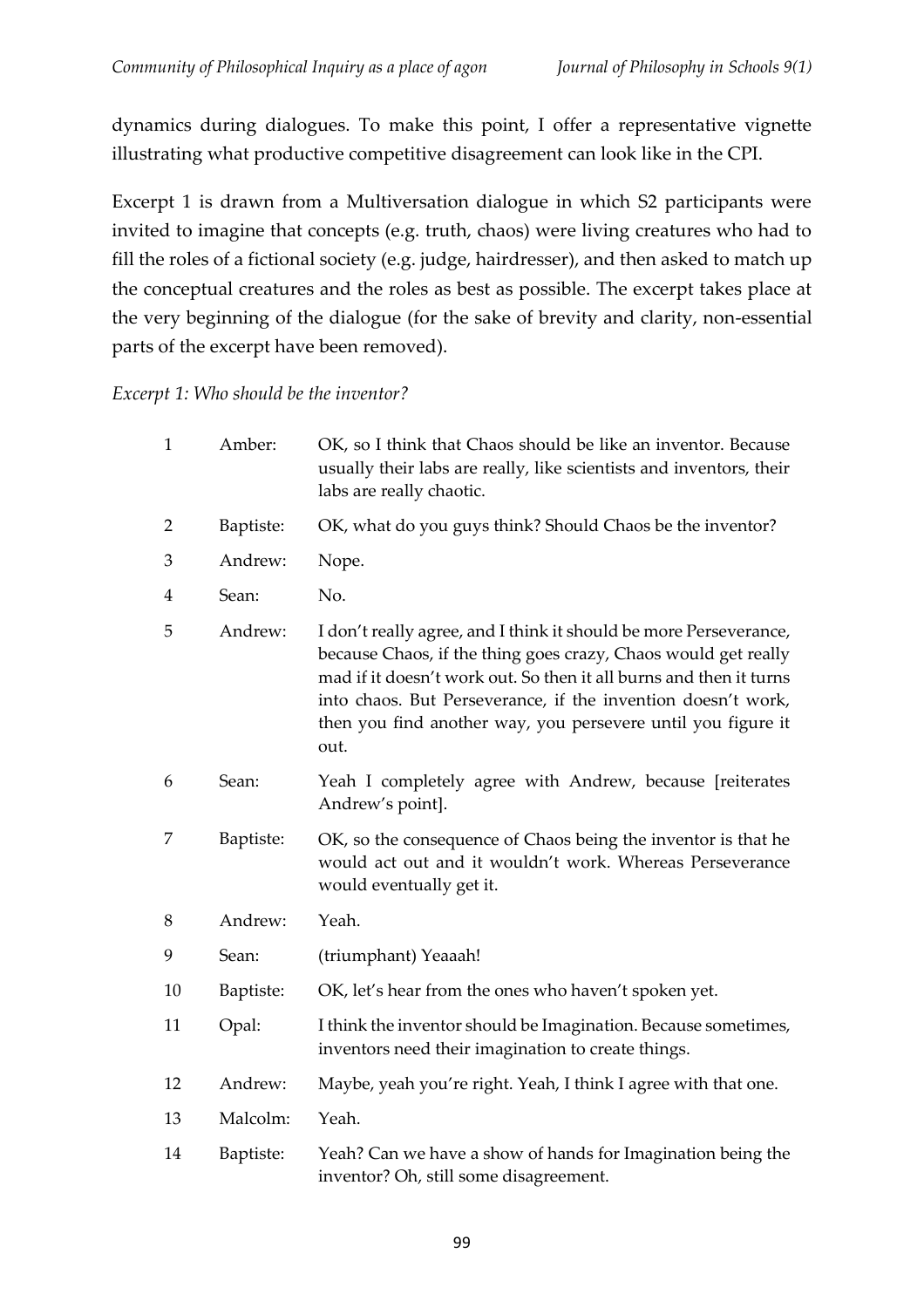| 15 | Amber:    | Totally, completely DOWN. Look at my hands. <sup>9</sup>                                                                                                                                                                                                                                                                                                                                                                              |
|----|-----------|---------------------------------------------------------------------------------------------------------------------------------------------------------------------------------------------------------------------------------------------------------------------------------------------------------------------------------------------------------------------------------------------------------------------------------------|
| 16 | Baptiste: | OK. I see your hands. I think Liling wanted to respond to that.                                                                                                                                                                                                                                                                                                                                                                       |
| 17 | Liling:   | Perseverance and Imagination.                                                                                                                                                                                                                                                                                                                                                                                                         |
| 18 | Baptiste: | Both of them as inventors?                                                                                                                                                                                                                                                                                                                                                                                                            |
| 19 | Liling:   | They can do like  (inaudible) to have Imagination to be<br>inventor.                                                                                                                                                                                                                                                                                                                                                                  |
| 20 | Baptiste: | OK. What do you guys think about Imagination and<br>Perseverance working together to be the inventors?                                                                                                                                                                                                                                                                                                                                |
| 21 | Sean:     | Boom, done. Sold.                                                                                                                                                                                                                                                                                                                                                                                                                     |
| 22 | Baptiste: | You're sold on that? What do you guys think? Do you want to<br>respond to that one?                                                                                                                                                                                                                                                                                                                                                   |
| 23 | Amber:    | I STILL think Chaos should go, because, for example, if<br>Perseverance was there, it would be calm and stuff like that.<br>And like, it's not going to go all chaotic, but then what's the<br>point of having an inventor, when you can't go chaotic? I'd find<br>that Chaos and Imagination would go better. Because with the<br>Imagination it can invent things, and then with the Chaos, they<br>could be their own personality. |
| 24 | Baptiste: | OK, so what's the contribution that Chaos would make if<br>Imagination is doing the inventing?                                                                                                                                                                                                                                                                                                                                        |
| 25 | Amber:    | Well no because Chaos would be like the room and stuff like<br>that. Because usually inventors go chaotic.                                                                                                                                                                                                                                                                                                                            |
| 26 | Baptiste: | OK. I think some people want to respond to that.                                                                                                                                                                                                                                                                                                                                                                                      |
| 27 | Sean:     | Big time.                                                                                                                                                                                                                                                                                                                                                                                                                             |
| 28 | Baptiste: | I think Malcolm, he's definitely been waiting and hasn't talked<br>yet.                                                                                                                                                                                                                                                                                                                                                               |
| 29 | Malcolm:  | Well, I mean [] it wouldn't really matter what environment it<br>was in. If Chaos wasn't there, because it wouldn't really be<br>used to the chaotic environment. []                                                                                                                                                                                                                                                                  |
| 30 | Baptiste: | Mmm, so you're saying if Chaos wasn't the inventor, the<br>environment wouldn't need to be chaotic? For the inventor to<br>make inventions?                                                                                                                                                                                                                                                                                           |
| 31 | Malcolm:  | Yeah!                                                                                                                                                                                                                                                                                                                                                                                                                                 |

<sup>9</sup> At Brila, participants point their hands up, down or in the middle and wiggle their fingers to show agreement, disagreement, and doubt, respectively.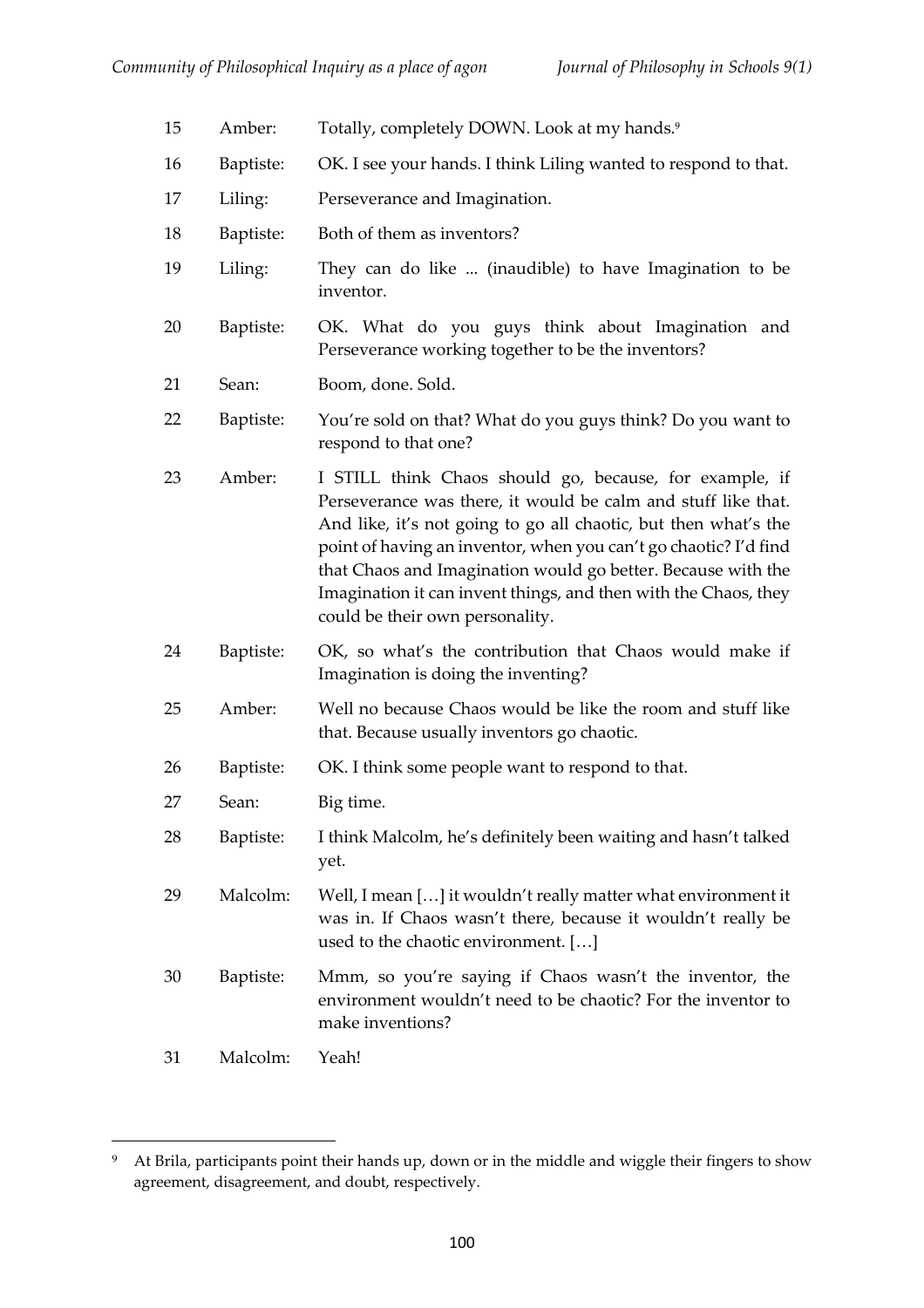| 32 | Sean:     | Yeah and like going back to what Amber said at the beginning,<br>when she said: 'Well Chaos should be the inventor because,<br>like, inventors' labs and scientists' labs can only be chaotic,' but<br>I don't really think that that relates to why Chaos should be the<br>inventor at all. Because that's describing the lab, not the<br>inventor in any way. |
|----|-----------|-----------------------------------------------------------------------------------------------------------------------------------------------------------------------------------------------------------------------------------------------------------------------------------------------------------------------------------------------------------------|
| 33 | Baptiste: | OK, so the inventor isn't the same thing as the lab, yeah.                                                                                                                                                                                                                                                                                                      |
| 34 | Andrew:   | Well I didn't agree either, because  Yes, a lot of inventors are<br>chaotic, but that's not their good quality. That's one of their bad<br>qualities.                                                                                                                                                                                                           |
| 35 | Baptiste: | Mmm, so it's not what makes them good inventors, it's just<br>kind of like                                                                                                                                                                                                                                                                                      |
| 36 | Andrew:   | No, it's just like their personality.                                                                                                                                                                                                                                                                                                                           |
| 37 | Sean:     | Trend.                                                                                                                                                                                                                                                                                                                                                          |
| 38 | Baptiste: | OK, so do you think Perseverance and Imagination, like Liling<br>proposed, should work together to invent stuff?                                                                                                                                                                                                                                                |
| 39 | Andrew:   | Yeah. That would go really well.                                                                                                                                                                                                                                                                                                                                |

Several clues reveal the competitive nature of this disagreement episode. First, participants clearly understood that they had to adjudicate between various options and seemed concerned about making the wrong choice; they evaluated the merits of different candidates and did not hesitate to point out their flaws, notably Chaos's (turns 5, 6, 29, 32, 34). Second was the presence of a strong opposition between positions, as indicated by the unmitigated expression of disagreement (Netz, 2014) on turns 3, 4, 15 and 23. Participants forcefully defended their opinions, even after they had been challenged. Third, further reinforcing the competitive nature of this exchange was the alliance between Andrew and Sean. On three occasions (turns 3-6, 32-34, and 36-37), their contributions either mirrored or complemented one another. They formed a team intent on opposing Amber's position, and, judging by the note of triumph in Sean's voice on turn 9, they saw themselves as having the upper hand over her.

My findings suggest that disagreements in the CPI can be both competitive and productive. Three features make Excerpt 1 an example of such productive competitive disagreement. First, participants appeared highly *engaged* in this excerpt. Their eagerness to express their own opinions (turns 1, 5, 11, 17) or to respond to others' contributions (turns 3-6, 12, 13, etc.) is palpable, as expressed notably by Sean when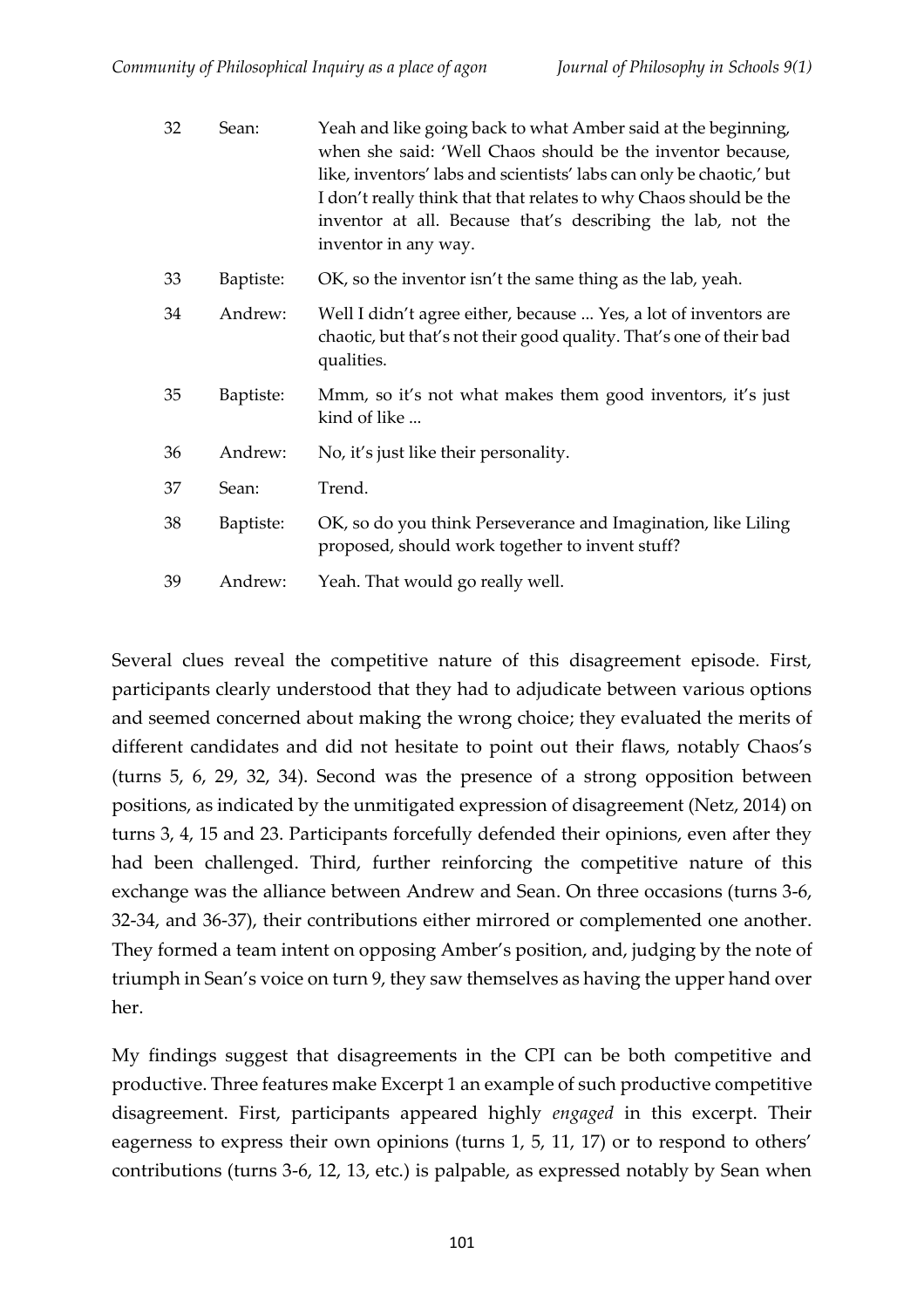he exclaimed 'Big time!' on turn 27. Combined with the evidence from the interview data, this suggests that competitiveness can energise participants.

Second, the competitive nature of the exchange may have encouraged participants to provide *reasons* for their claims. All eight positions articulated in the excerpt were supported by at least one reason, usually made explicit by the word 'because.' Even the turns that express ungrounded opinions (3, 4, 15, 17) were quickly elaborated and justified (turns 5, 6, 19, 23). One possible interpretation is that participants substantiated their assertions in order to convince others. Even if competitiveness was not what motivated participants to justify their views, it was at least compatible with reason-giving.

Lastly, despite their strong feelings about different positions, participants still appeared to be open-minded when they became competitive. This is evidenced by their willingness to consider, and even adopt, the suggestions made by Opal and Liling (turns 13, 14, 21, 39). Andrew, Malcolm and Sean, who initially favoured Perseverance, seemed happy to select Imagination, then the Imagination-Perseverance duo. While Amber's insistence on Chaos may appear stubborn, it should be noted that, on turn 23, she took on board Liling's suggestion to include Imagination alongside another concept, although she deftly substituted Chaos for Perseverance.

## **Discussion**

To explore children's experiences of competitiveness in the CPI, I conducted a qualitative case-study with 76 young people involved in CPI dialogues in formal and informal educational settings in Canada and New Zealand. Interviews and video observation revealed that participants often experienced dialogues as competitive exchanges in which 'winning' consisted of convincing others, while giving in to others' opinions was associated with defeat and disappointment. Participants recognised the potential dangers of competitiveness, notably the epistemic risk of excluding alternative perspectives and the social risk of damaging their relationships. Participants often successfully managed competitive dynamics during dialogues: in the vignette I analysed; they were highly engaged, justified their views with reasons and remained open-minded.

In this last part of the paper, I connect my findings to the empirical and theoretical P4C literature, before arguing that we should rethink the role of competitiveness in the CPI, for which I suggest two possible approaches. Finally, I discuss the limitations of the study and identify areas for future research.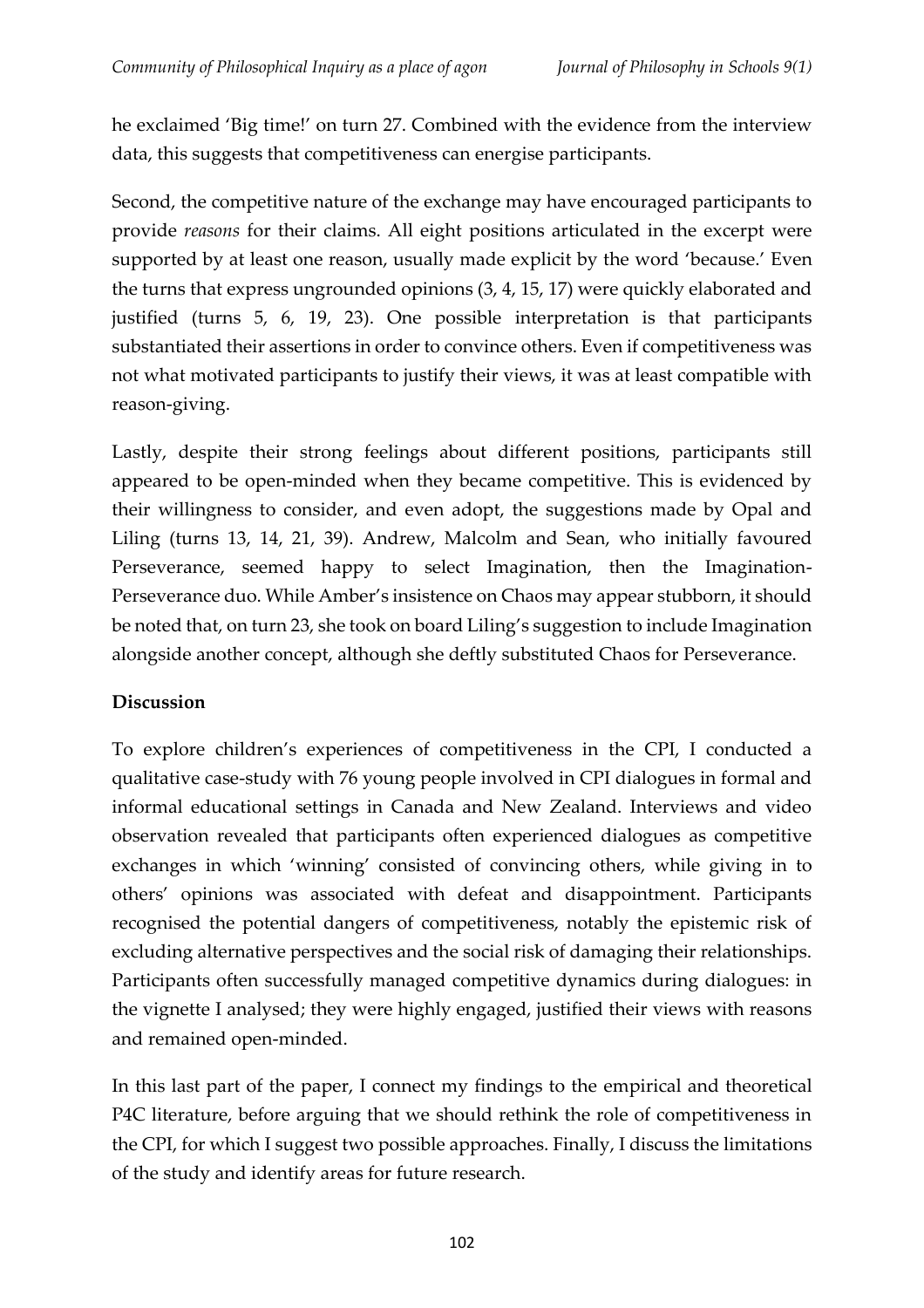### *Connections to the literature*

My findings are largely consistent with previous empirical work in P4C, although the latter investigates disagreement in general rather than competitiveness specifically. My research confirms that many children enjoy disagreeing about philosophical ideas during CPI dialogues, notably because they find disagreement exciting (Cassidy & Heron 2020; Hess 2015; Reznitskaya & Glina 2013). It further suggests that children can successfully navigate disagreement during dialogues, which aligns with previous work showing that, as children gain experience with CPI dialogues, they become more comfortable with disagreement and better able to manage it (Heron & Cassidy 2018; Polo 2017).

At the same time, some children in my study and in other work report disliking disagreement, in part because they fear it may damage their relationships (Gasparatou & Ergazaki 2015; Helkala et al. in press; Reznitskaya & Glina 2013). Indeed, the few conflicts that broke out between my participants seemed to undermine trust among them. Such infrequent yet intense altercations also occurred in Heron and Cassidy's (2018) study of incarcerated Scottish adolescents, in which three 'emotional outbursts' occurred over 10 dialogues, and in the dialogues that Kennedy (2006) conducted with American children, which featured two heated conflicts.

A key finding of my study is that children often approached disagreement in a competitive way. Unlike the CPI dialogue analysed by Polo (2017), which featured 'very limited polarisation' (p. 100), participants in my study frequently attempted to persuade others to win arguments. Further, participants often employed a martial vocabulary to describe their disagreements, as did the students who discussed water ethics in the socio-scientific cafés examined by Polo (2014). While these findings represent a novel contribution to the empirical literature in P4C, they dovetail with Kennedy's (1997) theoretical work on 'the community of interest.' My research supports his claim that inquirers are, among other goals, concerned with gaining influence in the CPI: 'each individual is driven to 'be somebody,' to count, to make a difference' (p. 75). To achieve this goal necessarily involves outshining others to some extent, because of the 'ineradicable element of competition for scarce resources (the resources here being the attention of the whole group)' (Kennedy 2006, p. 138). Participants knew that only some of them would be able to make their contribution 'the big idea that everybody knows' (Angelina, S2). To gain control of the dialogue, my participants used many of the strategies identified by Kennedy (1997): 'friendship, alliance, performance, influence, domination, hierarchy, special favor, etc.' (pp. 74-75).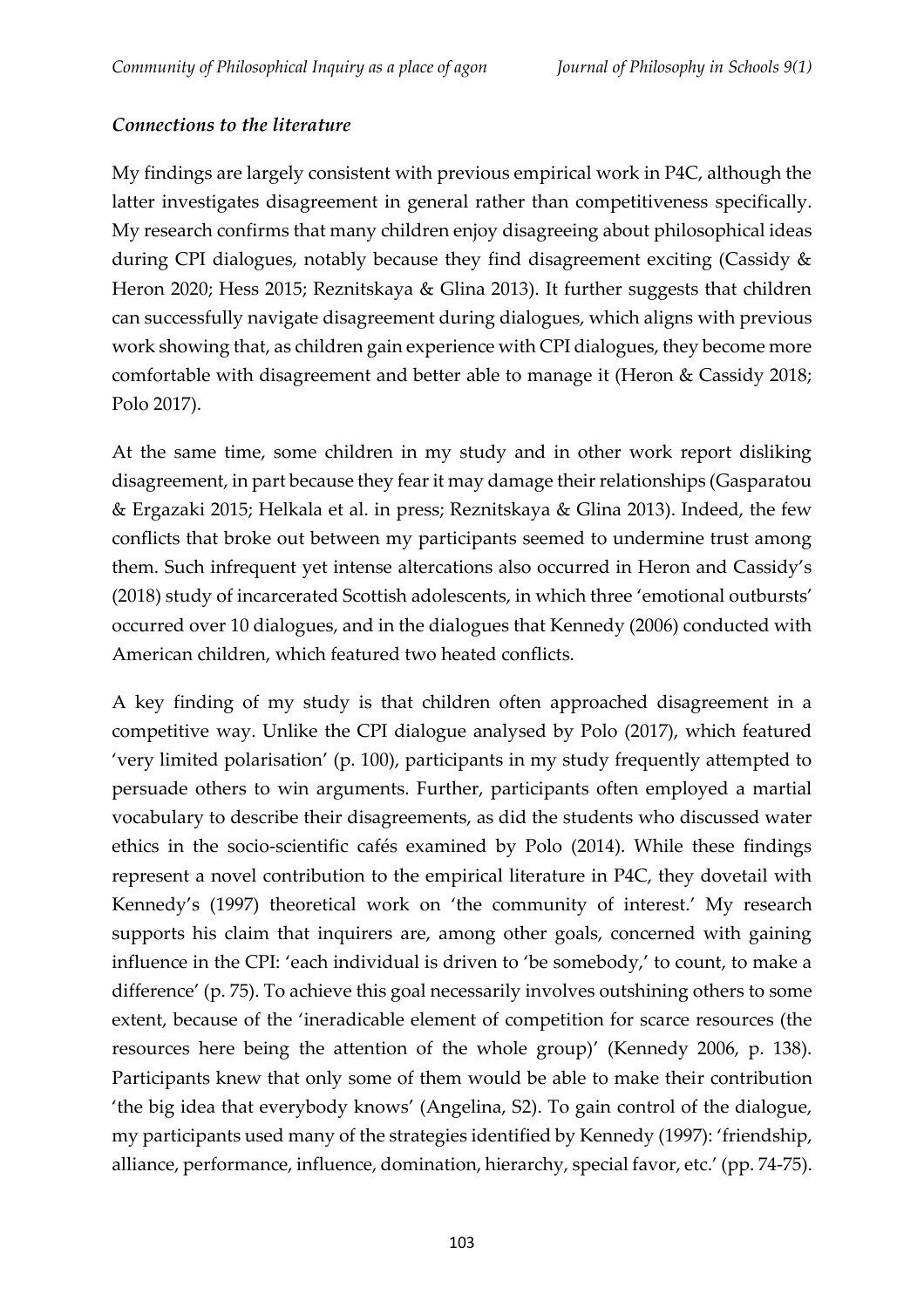A telling example of the latter was captured by my microphone: Ely (Class, 12), disliking the idea that another participant was explaining, leaned toward his friend who had his hand up and, in a whisper, commanded: 'Disagree with her!'

Interestingly, a playful element was manifest in my participants' accounts. They often used the language of games and sports to describe their experiences when disagreeing, and most of them found this 'friendly competition' (Tawera, Club) quite fun. In my opinion, it is thus Kennedy's (1997) metaphor of the CPI as a 'place of agon' that best captures my participants' experiences of competitiveness. Building on Caillois's (2001) concept of agon as competitive play, where 'the point of the game is for each player to have his superiority in a given area recognized' (p. 15), Kennedy (2010) writes:

Communal dialogue is also play in the sense of agon, or contest, for it involves the conflict and the struggle of ideas—a game in which the demarcations of the playing field are the rules and principles of formal and informal logic. (p. 47)

Since CPI dialogues require inquirers to offer arguments that can be evaluated as better or worse (ideally, using the criteria of logic), they possess clear victory conditions. Indeed, many participants talked about the group's acceptance or rejection of their ideas in terms of winning and losing. And yet no one instructed them to approach the CPI in this way: they intuitively understood the game and played it enthusiastically. Further supporting this interpretation is the notion of 'playful arguing' developed by argumentation scholars, who claim that people sometimes argue simply because they enjoy it, rather than for any practical reason (e.g. Hample, Han & Payne 2010; Stoltz 2019). Many of my participants certainly seemed to find it pleasant to challenge and convince one another, even without having any stake in the outcome of the dialogue. Thus, a key insight offered by my study is that children often see the CPI as a playful intellectual competition—a game of influence—where the chief goal is to persuade others.

Participants in my study identified both epistemic and social risks related to competitiveness. They worried that being too competitive could make them more aggressive or close-minded. At the epistemic level, these findings are consistent with studies suggesting that children produce better reasoning in collaborative contexts than in competitive ones (Domberg, Köymen & Tomasello 2018; Felton et al. 2015; Garcia-Mila et al. 2013). For example, when asked to persuade others in order to 'win' argumentative tasks, children made more moves that foreclosed the inquiry (Felton et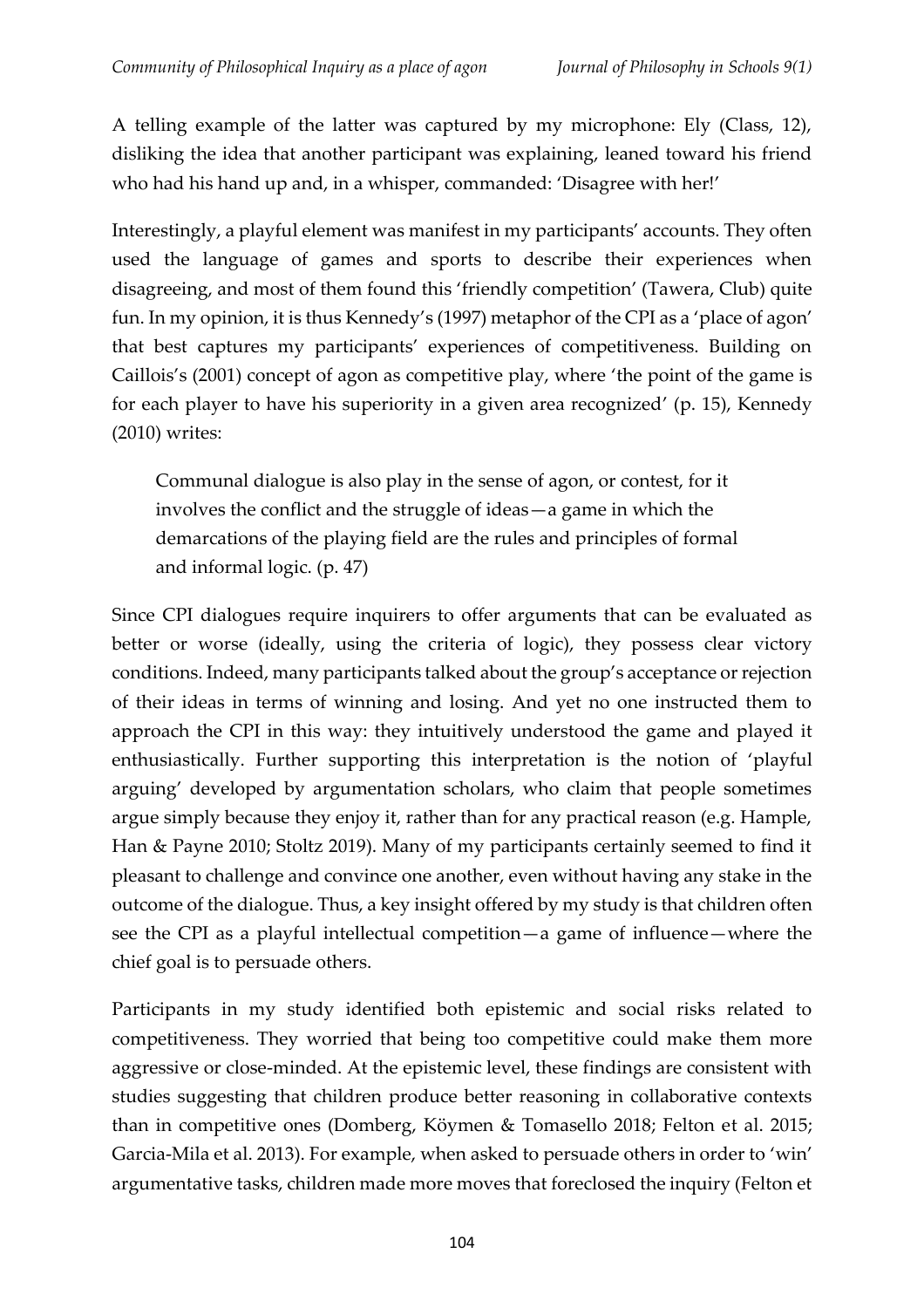al. 2015) and were more likely to favour their own side by withholding known arguments (Domberg et al. 2018). At the social level, my findings echo the concerns raised in the psychological literature about children's tendency to be more aggressive (Nipedal, Nesdale & Killen 2010) and more likely to exclude peers (Gasser et al. 2017) when placed in competitive contexts. They also support Hample and colleagues' (2010) claim that playful arguing often involves aggressive behaviour, such as mocking—which I sometimes observed in my study.

At the same time, my participants demonstrated that competitive disagreements could also be productive. In the vignette I described, and on many other occasions, participants remained engaged, open-minded and able to justify their opinions with reasons. These findings are consistent with Polo's (2014) study, in which children sometimes engaged in heated disagreements yet produced 'exploratory talk' of high argumentative quality, characterised notably by a willingness to consider other viewpoints and to justify their opinions. On this basis, Polo claims that the argumentative 'style' of an exchange 'tells us nothing about the effective reasoning process of the group' (p. 219). A competitive dynamic may thus be entirely compatible with productive inquiry. A bolder proposition made by some researchers is that competitiveness might *enhance* children's argumentation (Cohen 1994; Hogan et al. 2017; Okebukola 1985), although the relationship between competition and cognitive performance is complex (DiMenichi & Tricomi 2015; Domberg, Tomasello & Köymen 2021; Murayama & Elliot 2012). In my study, it is at any rate possible that competitive dynamics contributed to participants' engagement, open-mindedness and reasongiving.

# *Reconsidering competitiveness in the CPI*

P4C theory unequivocally favours collaboration over competition, with the latter often being framed as something to be avoided at all costs (Davey 2004; Gregory 2004; Lipman 2003). Yet my findings suggest (i) that competitiveness is an important aspect of participants' experiences in the CPI, whether we like it or not, and (ii) that it is compatible with, if not conducive to, productive philosophical inquiry. Therefore, I argue that we should rethink the role of competitiveness in the CPI. I see two main ways to do so.

First, competitiveness can be understood as a force that motivates children to inquire. According to Fletcher and Oyler (2017), we should be surprised by children's sustained engagement in CPI dialogues, for it is arduous and often frustrating work. There are no doubt multiple reasons why children are (usually) willing to make the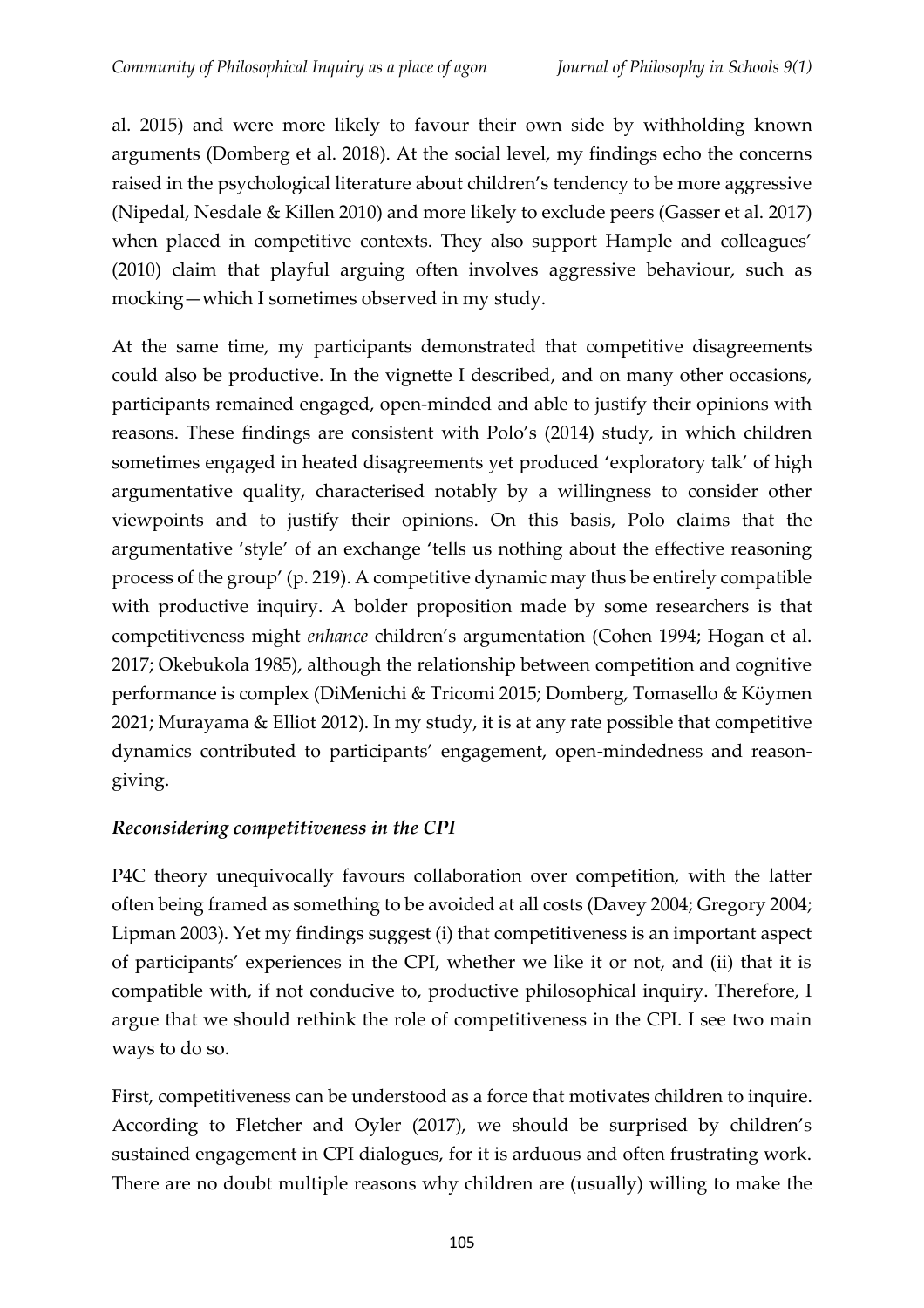effort to tackle difficult philosophical questions, but my findings suggest that competitiveness might be one of them. It seems to be in part the desire to intellectually challenge and outdo one another that keeps children interested in CPI dialogues. Of course, excessive competitiveness can be dangerous. But, much like the 'mad desiring energy for growth' theorised by Fletcher and Oyler (2017, p. 157), competitiveness can be harnessed—rather than repressed—to fuel children's motivation to philosophise. As an example, Guégan (2016) provides several examples of 'educational ruses' that educators can use to channel students' competitive impulse toward productive ends. Philosophically, this is broadly aligned with the Aristotelian (Viano 2003), and more generally Greek (Joho 2020), idea that young people's competitive feelings—their agonistic spirit—can be enlisted to foster their intellectual and moral excellence.

Second, competitiveness can be understood as a valuable part of a broader process of inquiry. I borrow this idea from Gregory's (2006) analysis of normative dialogue types in the CPI. Building on a taxonomy developed by Walton, Gregory argues that the different stages of philosophical inquiry rely on different types of dialogue persuasion, inquiry, negotiation, information-seeking, deliberation and eristic dialogue. Most relevant to my focus on competitiveness is persuasion dialogue, in which children attempt to convince one another in order to resolve conflicts of opinions.<sup>10</sup> What makes this process potentially competitive is children's partisanship: if they favour incompatible positions, they must advocate for their view. This partisan focus means that, in persuasion dialogue, children are not normatively obliged to provide the best possible argument—a weaker argument may suffice to convince others—nor to change their mind if other views turn out to be more reasonable. Since children could refuse to relinquish inadequate views, the competitive aspect of persuasion dialogue poses epistemic risks, as I noted in my study, and potentially jeopardises the overarching goal of CPI dialogue: to determine 'what is most reasonable to believe or to value or to do in this case' (Gregory 2006, p. 163).

Yet Gregory makes the crucial point that children's individual goal of convincing others is what enables conflicts of opinions to be resolved, which is a necessary part of any philosophical inquiry. Accordingly, individual children advocating for their positions may not directly seek out the most reasonable answer, but the confrontation of their arguments enables the entire community to test the plausibility of various positions more thoroughly than it might have without a competitive impetus. As

<sup>&</sup>lt;sup>10</sup> Negotiation dialogue is also conducive to competitiveness, since it is the process whereby children attempt to resolve their conflicts of interests. For the sake of brevity, I will assume that my claims about persuasion dialogue also apply to negotiation dialogue.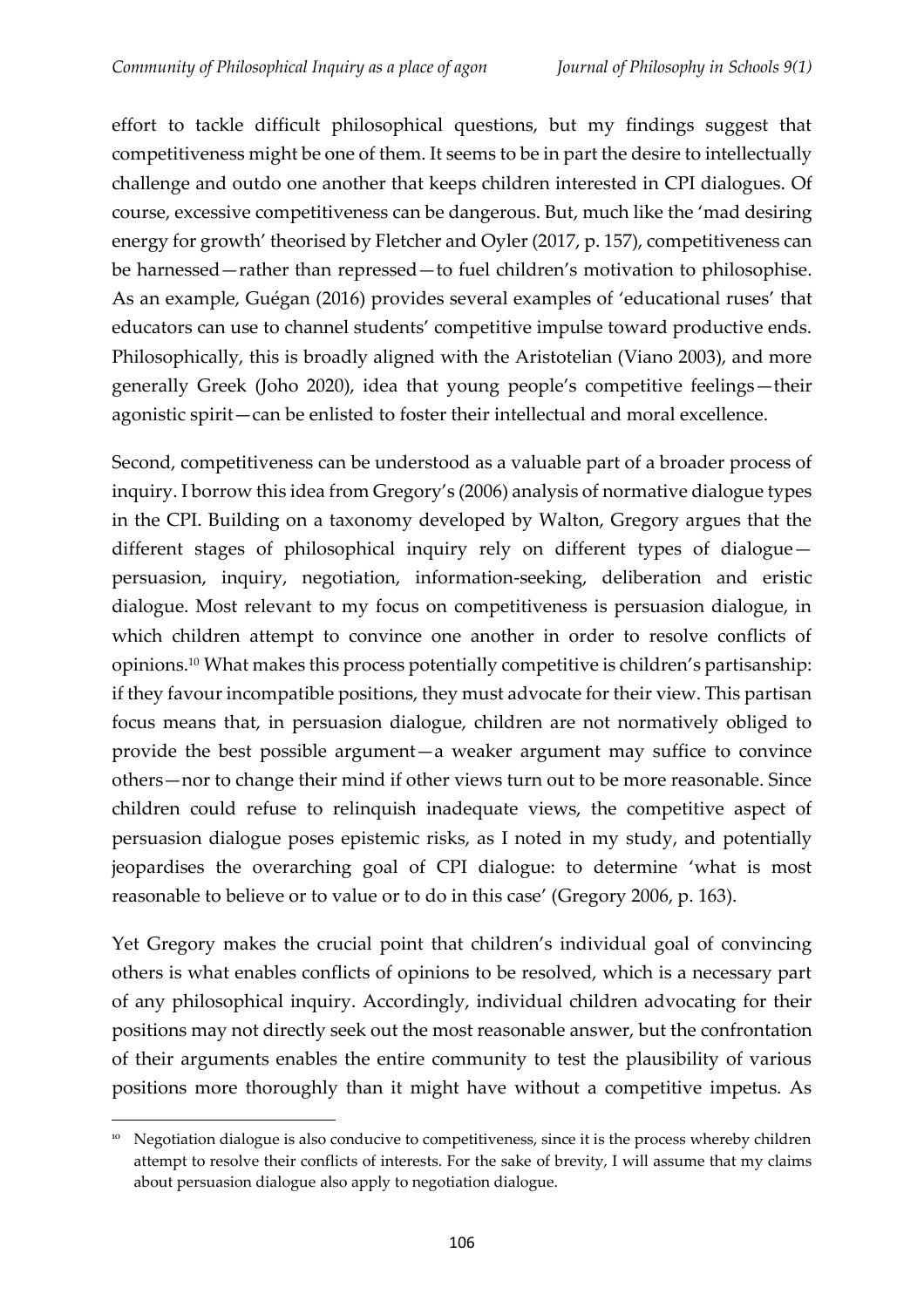Gregory notes, this resembles the adversarial legal system, in which each side attempts to convince the jury, thereby helping it to make the most reasonable judgement possible. Thus, 'episodes of persuasion dialogue may be appropriate within the larger context of an inquiry dialogue' (p. 166). As long as children are willing to concede to the stronger argument, as they often seemed to be in my study, albeit not without disappointment, persuasion dialogue can take them closer to the most reasonable answer. In Gregory's words: 'such partisanship can be beneficial for the inquiry, so long as it is tempered by the potential obligation to lose' (p. 166).

Although not without risks, competitiveness can thus play a positive role in the CPI, whether as motivational fuel or as a sequence of advocacy within a broader process of inquiry.

# *Limitations and avenues for future research*

This small-scale, exploratory study presents some limitations. First, its results are specific to the contexts that I investigated and cannot be readily generalised. Further research conducted across different contexts and on a larger scale is needed to confirm my findings. While this is a typical feature of case studies (Merriam 1998), it enabled me to provide an in-depth and contextualised understanding of competitiveness in the CPI. In line with the notion of 'reader generalizability' (Maxwell 2021), this finegrained picture enables readers to determine the applicability of my findings to their own contexts—to the extent that our contexts overlap, my research can inform theory and guide practice.

Second, the findings in this paper are drawn from a larger study, which did not set out to investigate competitiveness. Future research that includes items specifically related to competitiveness in interview guides would thus be valuable. However, this omission can also be considered a strength of my study, since it gave my analysis a robust inductive foundation. The fact that competitiveness emerged as a central theme, even when participants were not asked about it, should increase our confidence that it represents a genuinely important aspect of their experiences.

Third, my findings suggest that the kind of dialogues in which children participate influences their experiences of competitiveness, yet my study did not allow for rigorous comparisons across dialogue types, nor did it compare across age ranges, gender or cultural contexts. Future research should investigate these possibilities by (i) exposing children to various kinds of CPI dialogues, notably dialogues that require them to make decisions, (ii) asking children about their experiences of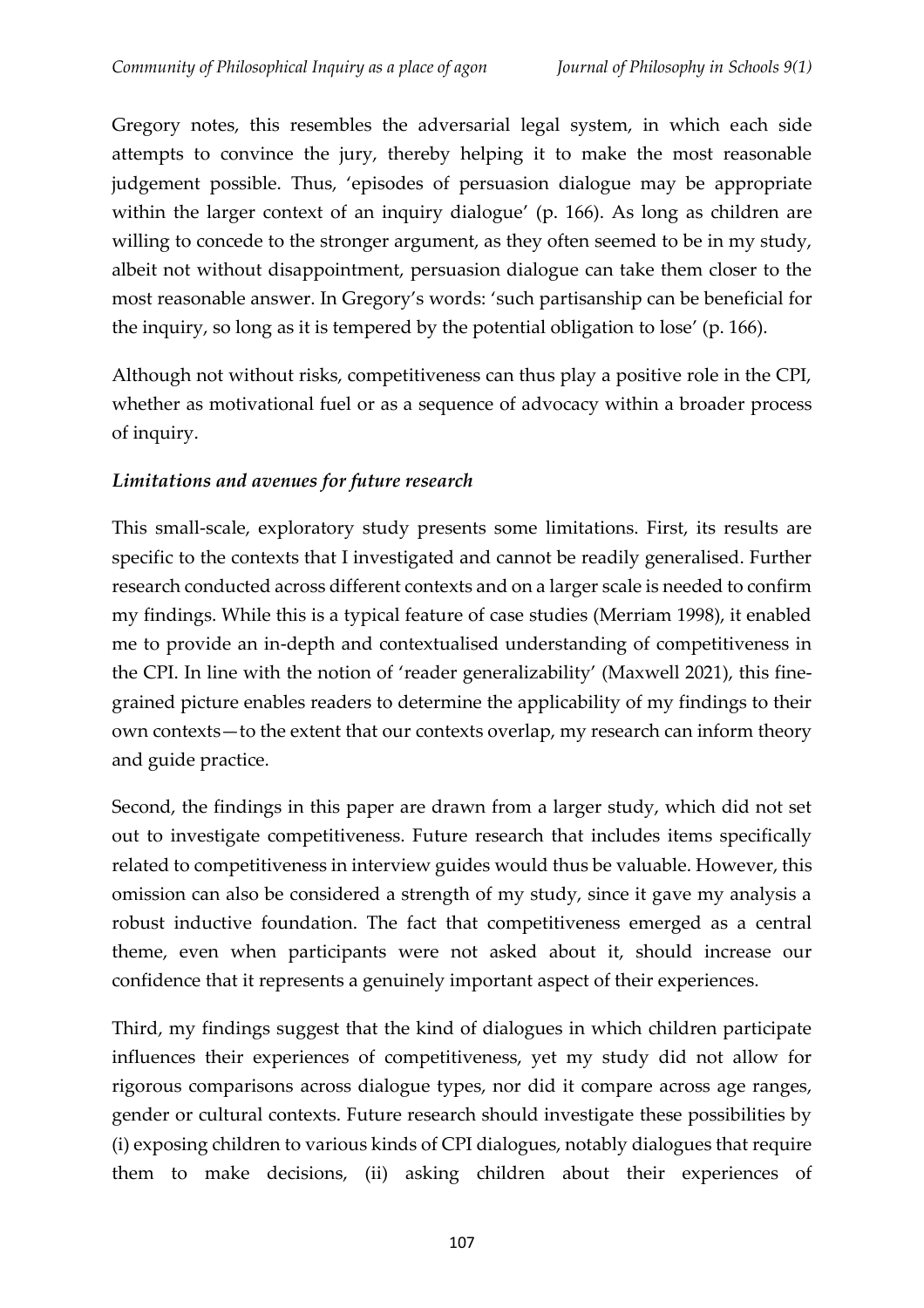competitiveness across these different dialogue types, and (iii) comparing children's accounts based on their demographic characteristics. Further, given the focus of this special issue of the Journal of Philosophy in Schools, it would be particularly valuable to conduct empirical research with children participating in competitive philosophical events (e.g. Ethics Bowls) to explore how they navigate the specific competitive dynamics of these contexts.

# **Conclusion**

In this paper, I explored how children experience competitiveness in the CPI through an empirical study. My findings suggest that competitiveness is both central to children's experiences in the CPI and compatible with productive philosophical inquiry. Based on this research, I argued that we should rethink the role of competitiveness in the CPI while remaining mindful of its risks, notably by considering its potential as a motivational drive and as an important component of a larger inquiry process. In my opinion, experimenting with competitiveness in P4C could be worthwhile not just educationally but politically, for I agree with philosopher Tryggvason (2019) that 'it could be considered educationally valuable that students get to experience both what it means to win and what it means to lose democratic conflicts' (p. 5).

## **References**

- Barrow, W (2015) 'I think she's learnt how to sort of let the class speak': Children's perspectives on Philosophy for Children as participatory pedagogy. *Thinking Skills and Creativity*, 17, pp. 76-87.
- Blikstad-Balas, M (2017) Key challenges of using video when investigating social practices in education: Contextualization, magnification, and representation. *International Journal of Research & Method in Education*, 40(5), pp. 511-523.
- Bowyer, L, Amos, C & Stevens, D (2021) What does philosophy do? Understanding the work that philosophy does: A review of the literature on the teaching and learning of philosophy in schools. *Journal of Philosophy in Schools*, 8(1), pp. 71- 103.
- Braun, V & Clarke, V (2012) Thematic analysis. In H Cooper (ed) *APA handbook of research methods in psychology.* American Psychological Association, Washington, DC, pp. 57-71.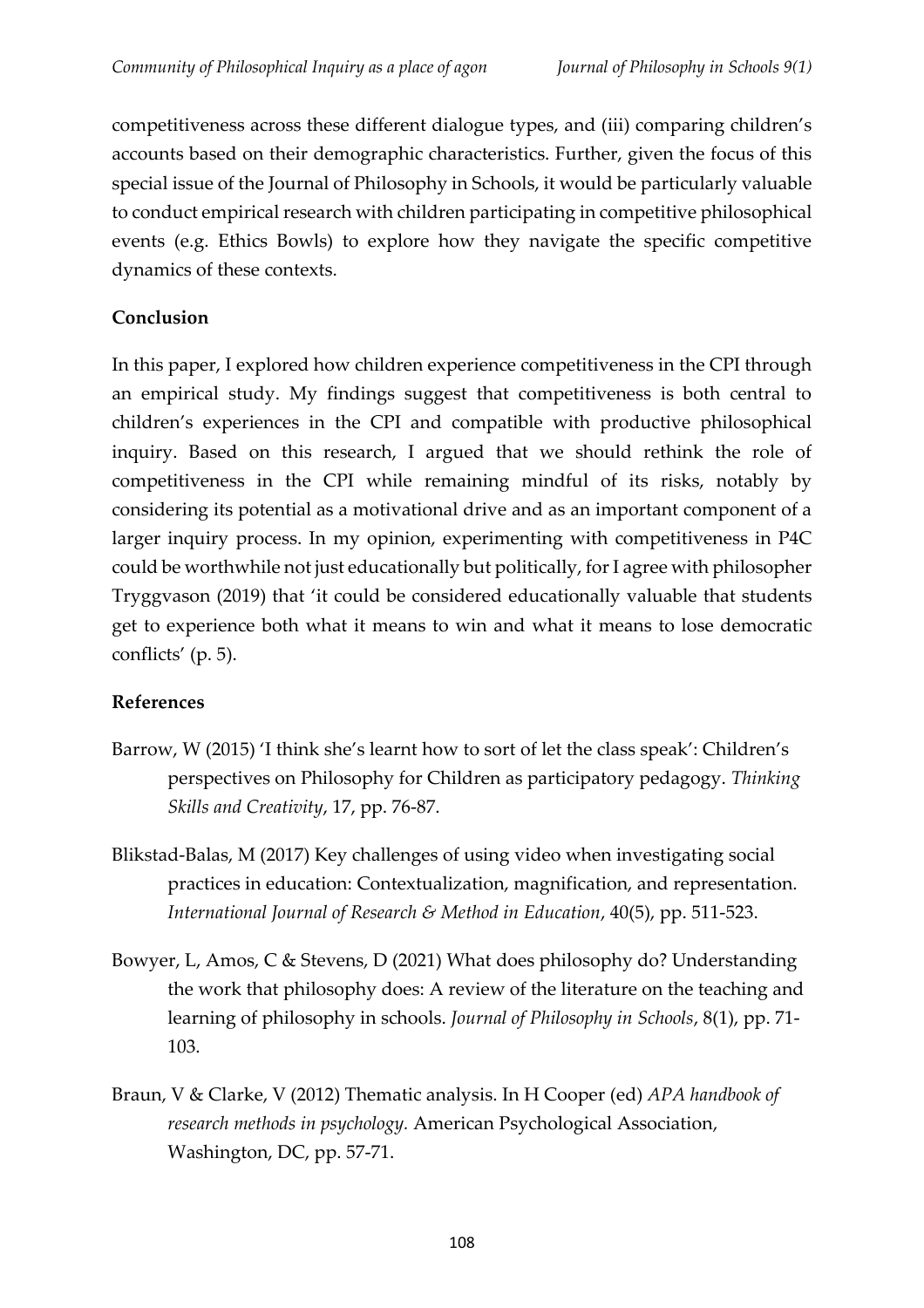Brila (2021) *Brila Youth Projects*. Available from<http://brila.org/about>

- Burgh, G & Yorshansky, M (2011) Communities of inquiry: Politics, power and group dynamics. *Educational Philosophy and Theory*, 43(5), pp. 436-452.
- Butnor, A (2012) Critical communities: Intellectual safety and the power of disagreement. *Educational Perspectives*, 44(1-2), pp. 29-31.
- Caillois, R (2001) *Man, play and games*. University of Illinois Press, Chicago, IL.
- Cassidy, C & Heron, G (2020) Breaking into secure: Introducing philosophical discussions to young people in secure accommodation. *Journal of Social Work*, 20(3), pp. 287-306.
- Christensen, PM., & James, A (2017) *Research with children: Perspectives and practices.* 3rd ed. Routledge, London.
- Cohen, EG (1994) Restructuring the classroom: Conditions for productive small groups. *Review of Educational Research*, 64(1), pp. 1-35.
- Crivello, G, Camfield, L & Woodhead, M (2009) How can children tell us about their wellbeing? Exploring the potential of participatory research approaches within young lives. *Social Indicators Research*, 90(1), pp. 51-72.
- Davey, S (2004) Consensus, caring and community: An inquiry into dialogue. *Analytic Teaching and Philosophical Praxis*, 25(1), pp. 18-51.
- Denzin, NK (2015) Triangulation. In G Ritzer (ed) *The Blackwell encyclopaedia of sociology*. John Wiley & Sons, Oxford, UK, pp. 5083-5088. Available from <https://doi.org/10.1002/9781405165518.wbeost050.pub2>
- DiMenichi, BC & Tricomi, E (2015) The power of competition: Effects of social motivation on attention, sustained physical effort, and learning. *Frontiers in Psychology*, *6*(1282).
- Domberg, A, Köymen, B & Tomasello, M (2018) Children's reasoning with peers in cooperative and competitive contexts. *British Journal of Developmental Psychology*, 36(1), pp. 64-77.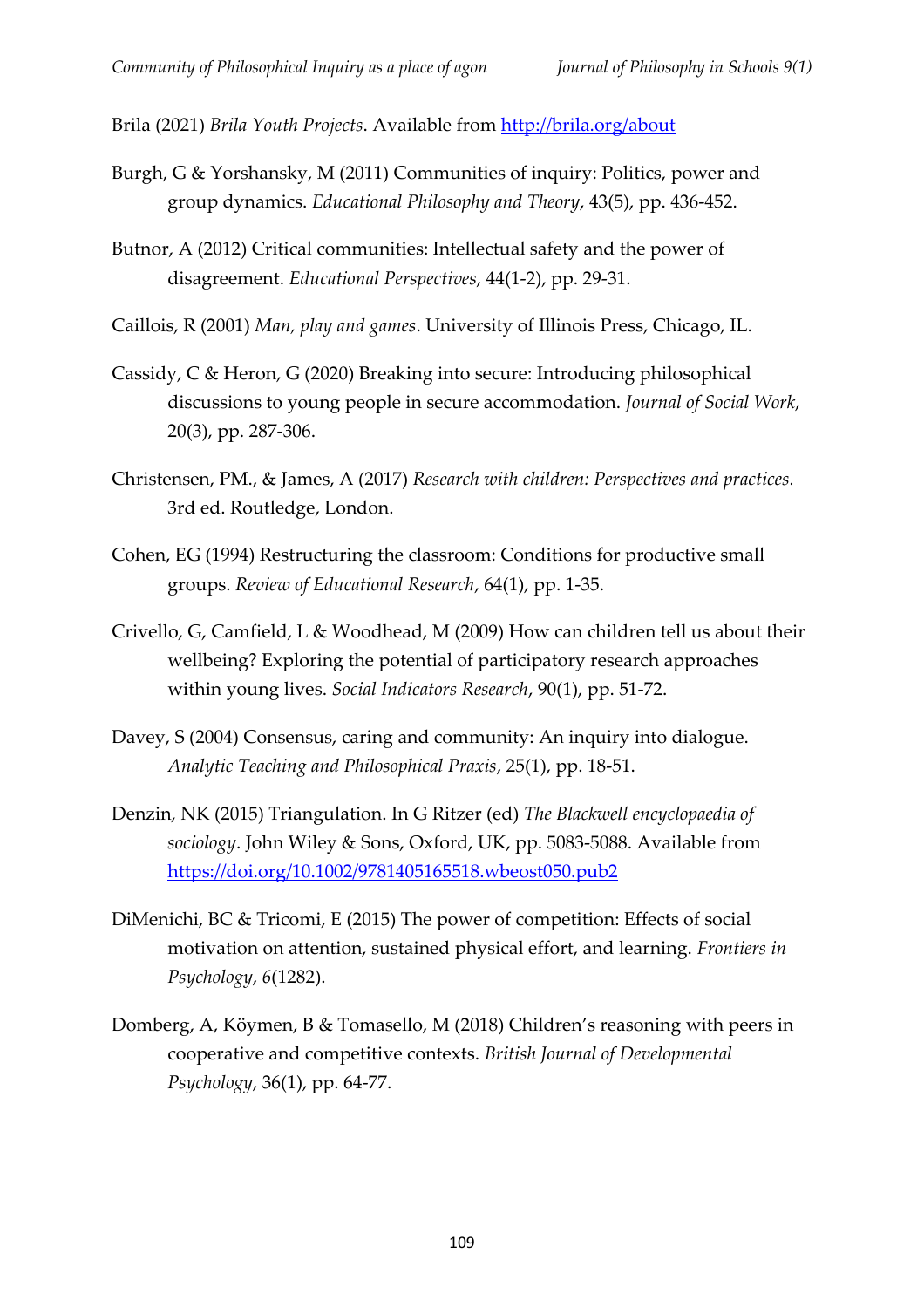Domberg, A, Tomasello, M & Köymen, B (2021) Collaborative reasoning in the context of group competition. *PLOS ONE*, 16(2). Available from <https://doi.org/10.1371/journal.pone.0246589>

Education Review Office (2021) *Review reports*. Available from <https://ero.govt.nz/review-reports>

- Engle, RA, Conant, F & Greeno, J (2007) Progressive refinement of hypotheses in video-supported research. In R Goldman, RD Pea, B Barron & SJ Derry (eds) *Video research in the learning sciences.* Routledge, London, pp. 239-254.
- Felton, M, Garcia-Mila, M, Villarroel, C & Gilabert, S (2015) Arguing collaboratively: Argumentative discourse types and their potential for knowledge building. *British Journal of Educational Psychology*, 85(3), pp. 372-386.
- Fletcher, NM (2014) Body talk, body taunt Corporeal dialogue within a Community of Philosophical Inquiry. *Analytic Teaching and Philosophical Praxis*, 35(1), pp. 10-25.
- Fletcher, NM (2018) Envisioning valuable lives: Moral imagining, autonomy and philosophy in childhood. Doctoral thesis, Concordia University, Montreal. Available from<https://spectrum.library.concordia.ca/984859/>
- Fletcher, NM (2020) Underestimated no more: An introduction to Philocreation. In C Katz (ed) *Growing up with philosophy camp*. Rowman & Littlefield, London, pp. 65-86.
- Fletcher, NM & Oyler, J (2017) Curating an aesthetic space for inquiry. In M Gregory, J Haynes & K Murris (eds.) *The Routledge international handbook of Philosophy for Children*, Routledge, London, pp. 153-160.
- Galletta, A (2013) *Mastering the semi-structured interview and beyond: From research design to analysis and publication*. New York University Press, New York City, NY.
- Garcia-Mila, M, Gilabert, S, Erduran, S & Felton, M (2013) The effect of argumentative task goal on the quality of argumentative discourse. *Science Education*, 97(4), pp. 497-523.
- Gasparatou, R & Ergazaki, M (2015) Students' views about their participation in a philosophy program. *Creative Education*, 6(8), pp. 726-737.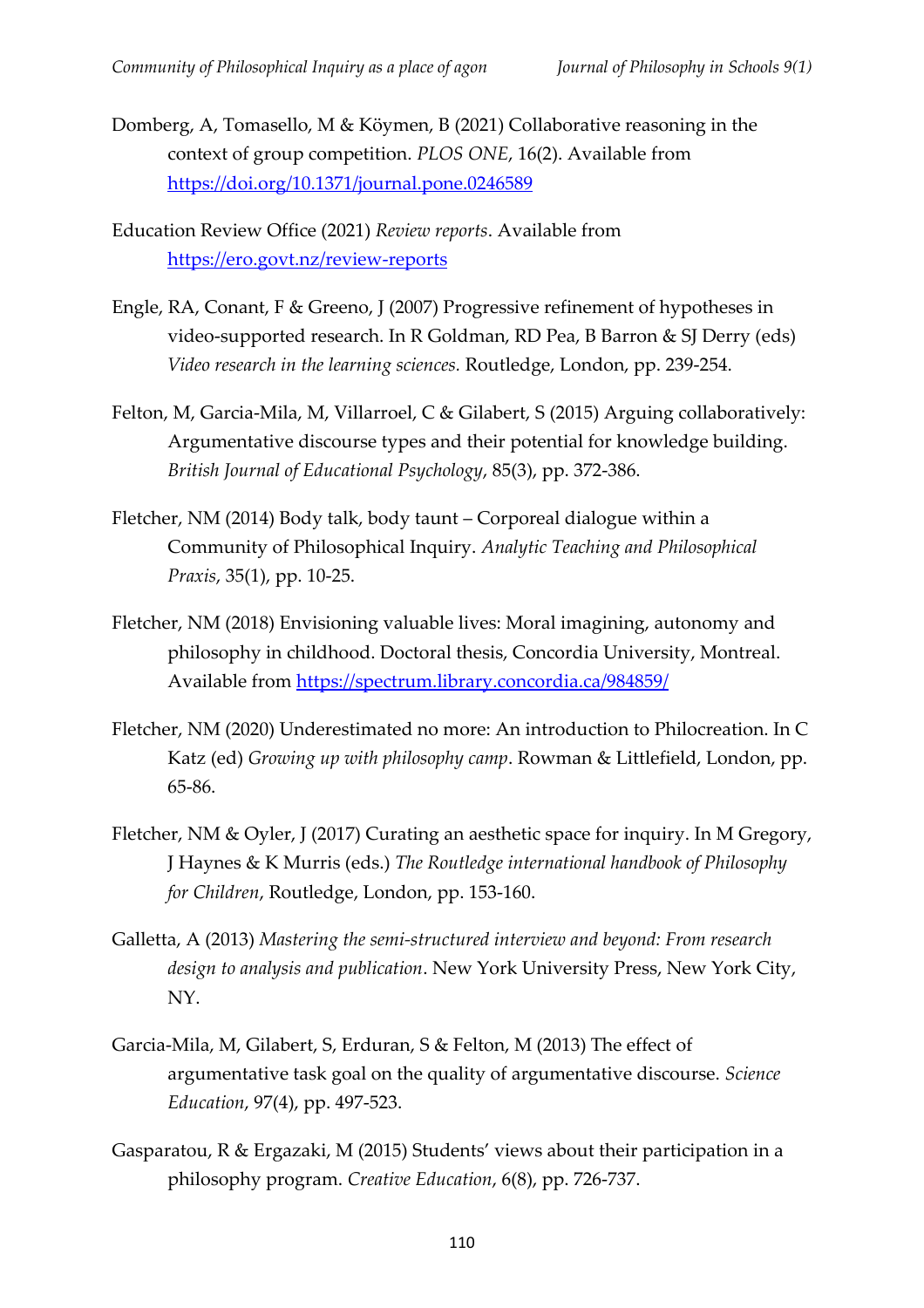- Gasser, L, Grütter, J, Torchetti, L & Buholzer, A (2017) Competitive classroom norms and exclusion of children with academic and behavior difficulties. *Journal of Applied Developmental Psychology*, 49, pp. 1-11.
- Gregory, M (2004) Practicing democracy: Social intelligence and philosophical practice. *International Journal of Applied Philosophy*, 18, pp. 163-176.
- Gregory, M (2006) Normative dialogue types in Philosophy for Children. *Gifted Education International*, 22(2-3), pp. 160-171.
- Guégan, Y (2016) *Les ruses éducatives*. ESF Sciences Humaines, Paris.
- Hample, D, Han, B & Payne, D (2010) The aggressiveness of playful arguments. *Argumentation*, 24(4), pp. 405-421.
- Helkala, S, Järvinen, M & Tomperi, T (in press) Bridging the theories of democratic education through the practice of pedagogical philosophy. *Democracy and Education*.
- Heron, G & Cassidy, C (2018) Using practical philosophy to enhance the selfregulation of children in secure accommodation. *Emotional and Behavioural Difficulties*, 23(3), pp. 254-269.
- Hess, A-C (2015) Quelle image de l'aporie se font des élèves plongés au cœur du dispositif de l'encadrement aporétique ? *Childhood & Philosophy*, 11(21), pp. 105-138.
- Hogan, MJ, Kurr, JA, Bergmaier, MJ & Johnson, JD (2017) *Speech and debate as civic education*. The Pennsylvania University Press, State College, PA.
- Jewitt, C (2012) *An introduction to using video for research*. NCRM Working Paper, University of Southampton, UK. Available from <http://eprints.ncrm.ac.uk/2259/>
- Joho, T (2020) Burckhardt and Nietzsche on the Agōn: The dark luster of ancient Greece. In HL Reid, J Serrati & T Sorg (eds) *Conflict and competition: Agon in Western Greece*. Parnassos Press, Fonte Aretusa, pp. 267-288.
- Kennedy, D (1997) The five communities. *Inquiry: Critical Thinking Across the Disciplines*, 16(4), pp. 66-86.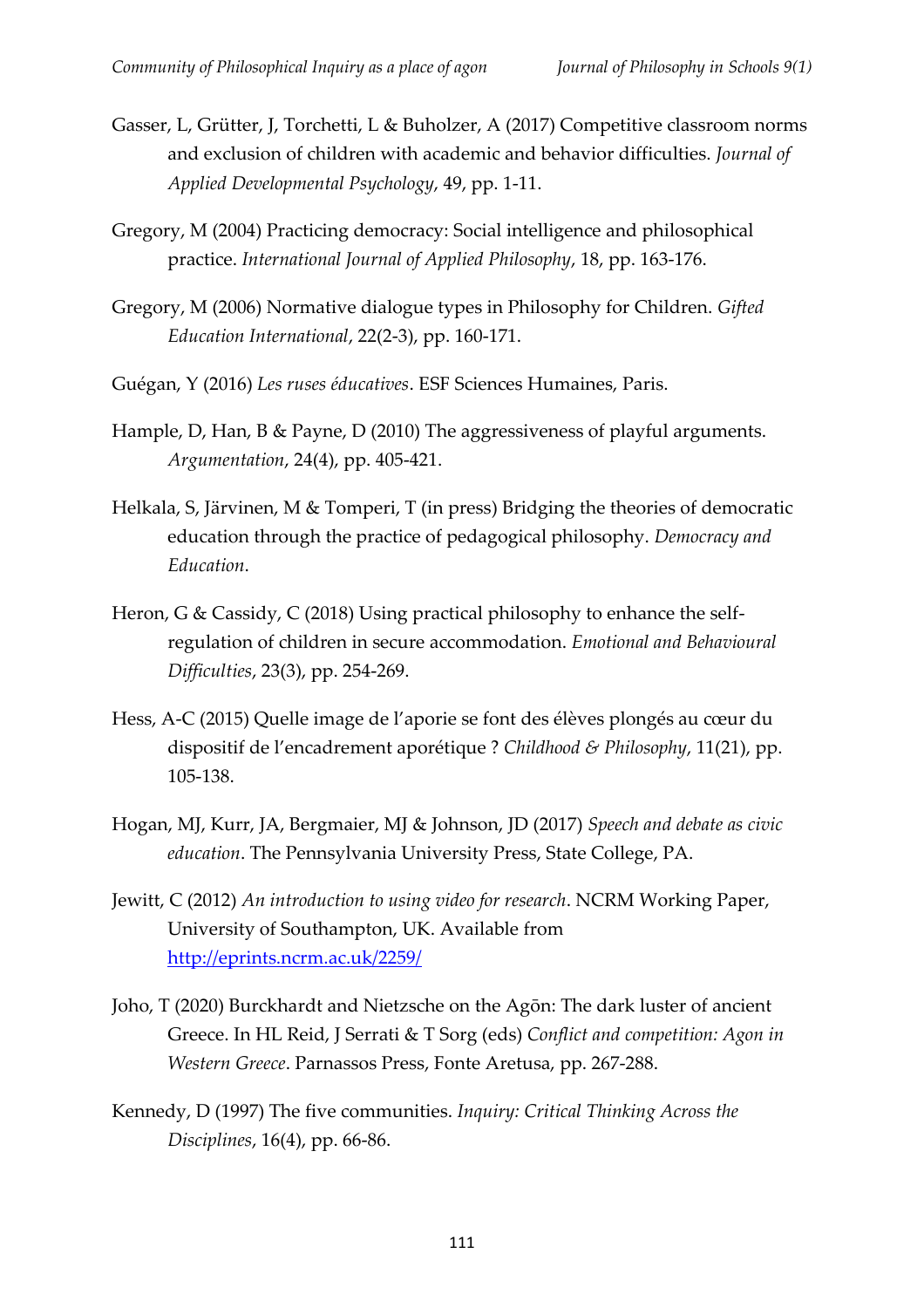- Kennedy, D (2006) *Changing conceptions of the child from the Renaissance to postmodernity: A philosophy of childhood*. Edwin Mellen Press, Lewiston, NY.
- Kennedy, D (2010) *Philosophical dialogue with children: Essays on theory and practice*. Edwin Mellen Press, Lewiston, NY.
- Lipman, M (2003) *Thinking in education*. 2nd ed. Cambridge University Press, Cambridge, UK.
- Maxwell, JA (2021) Why qualitative methods are necessary for generalization. *Qualitative Psychology*, 8(1), pp. 111-118.
- Merriam, SB (1998) *Case study research in education: A qualitative approach*. 2nd ed. Jossey-Bass, San Francisco, CA.
- Michalik, K (2019) Teacher and learner perspectives on philosophical discussion Uncertainty as a challenge and opportunity. *Childhood & Philosophy*, 15, pp. 1- 20.
- Millett, S & Tapper, A (2012) Benefits of collaborative philosophical inquiry in schools. *Educational Philosophy and Theory*, 44(5), pp. 546-567.
- Murayama, K & Elliot, AJ (2012) The competition–performance relation: A metaanalytic review and test of the opposing processes model of competition and performance. *Psychological Bulletin*, 138(6), pp. 1035-1070.
- Netz, H (2014) Disagreement patterns in gifted classes. *Journal of Pragmatics*, 61, pp. 142-160.
- Nipedal, C, Nesdale, D & Killen, M (2010) Social group norms, school norms, and children's aggressive intentions. *Aggressive Behavior*, 36(3), pp. 195-204.
- Okebukola, PA (1985) The relative effectiveness of cooperative and competitive interaction techniques in strengthening students' performance in science classes. *Science Education*, 69(4), pp. 501-509.
- Plato, *The Republic* (R Larson, trans, 1979). John Wiley & Sons, Hoboken, NJ.
- Polo, C (2014) L'eau à la bouche : Ressources et travail argumentatifs des élèves lors de débats socio-scientifiques sur l'eau potable. Doctoral thesis, Université